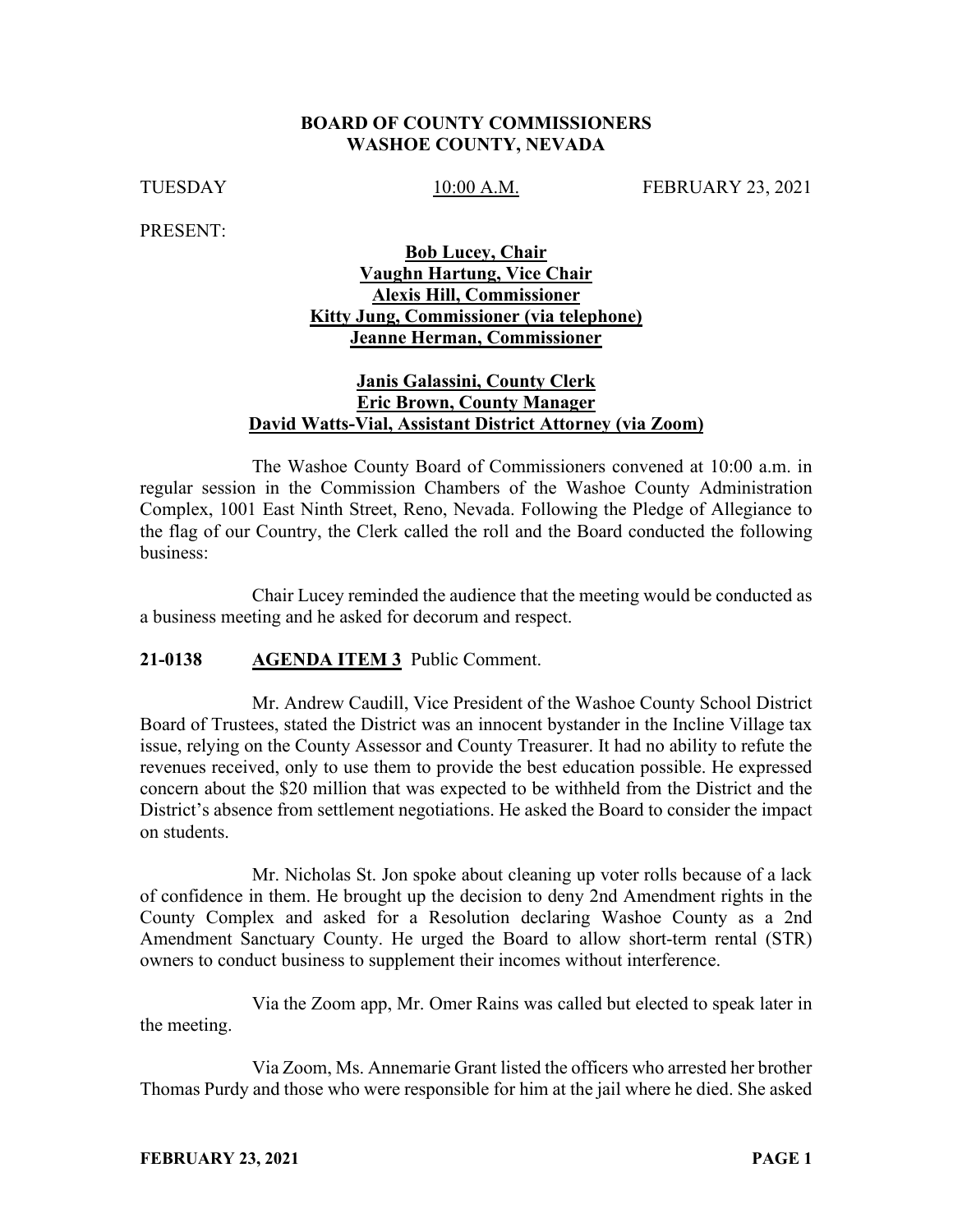when the next quarterly status report from the Sheriff's Office would be available, claiming the most recent one was from 2019. She wished to see the issue with L brackets on jail beds addressed. She played audio of her brother.

Ms. Judith Miller spoke on Zoom about STRs, suggesting that the County require business licenses and special use permits to run them. She opined many people impacted by STRs could not afford to live in Incline Village because of the proliferation of STRs. She commented people outside District 1 were still constituents of the Commissioners and their opinions should be considered.

Via Zoom, Mr. S. Pelham opined STRs leveled the playing field between residents, owners, and renters. He cited Table 1004.5 from the 2018 International Building Code (IBC) and provided the method for calculating occupancy based on gross square footage. If the prospective ordinance's policy of calculating occupancy on the habitable area was intentional, he opined, it should be stated; otherwise, the 2018 IBC table should be used.

Steven & Cherry Barney brought up STRs on the Zoom app, requesting a cap on the number of them allowed and removal of the provision regarding transients.

Mr. Roger Edwards, Member of the North Valleys Citizen Advisory Board (CAB), requested that the Board consider County IDs for members of CABs. He expressed concern about the validity of the voter roll, saying he planned to volunteer for the Registrar of Voters to clean it up. He felt his concealed carry rights were under attack and asked the Board to address that.

Ms. Cathy A. Reyes agreed with Mr. Edwards' comments about voting and she wanted the Board to pass a resolution making Washoe County a 2nd Amendment Sanctuary County. She did not want to see undue burdens placed on STR owners. She spoke about steps she took to address her voting concerns when Brian Sandoval was Governor and indicated the Commissioners' failure to act would result in them not getting re-elected.

# **21-0139 AGENDA ITEM 4** Announcements/Reports.

Commissioner Herman mentioned she asked many times for a cleanup of the voter rolls, noting people were offering to help. She reiterated her desire for naming Washoe County as a 2nd Amendment Sanctuary County and would work with anyone willing to achieve that. She acknowledged the opinions she heard about short-term rentals.

Vice Chair Hartung provided an update that the Regional Transportation Commission (RTC) set aside \$390,000 for speedbumps and signs to make streets safer. He said work was being done on a funding mechanism, and he praised Chair Lucey for his leadership on this when he was Chair of the RTC. Chair Lucey opined the set-aside funds would benefit the region and he urged citizens to call Washoe 311 to provide input or ask questions.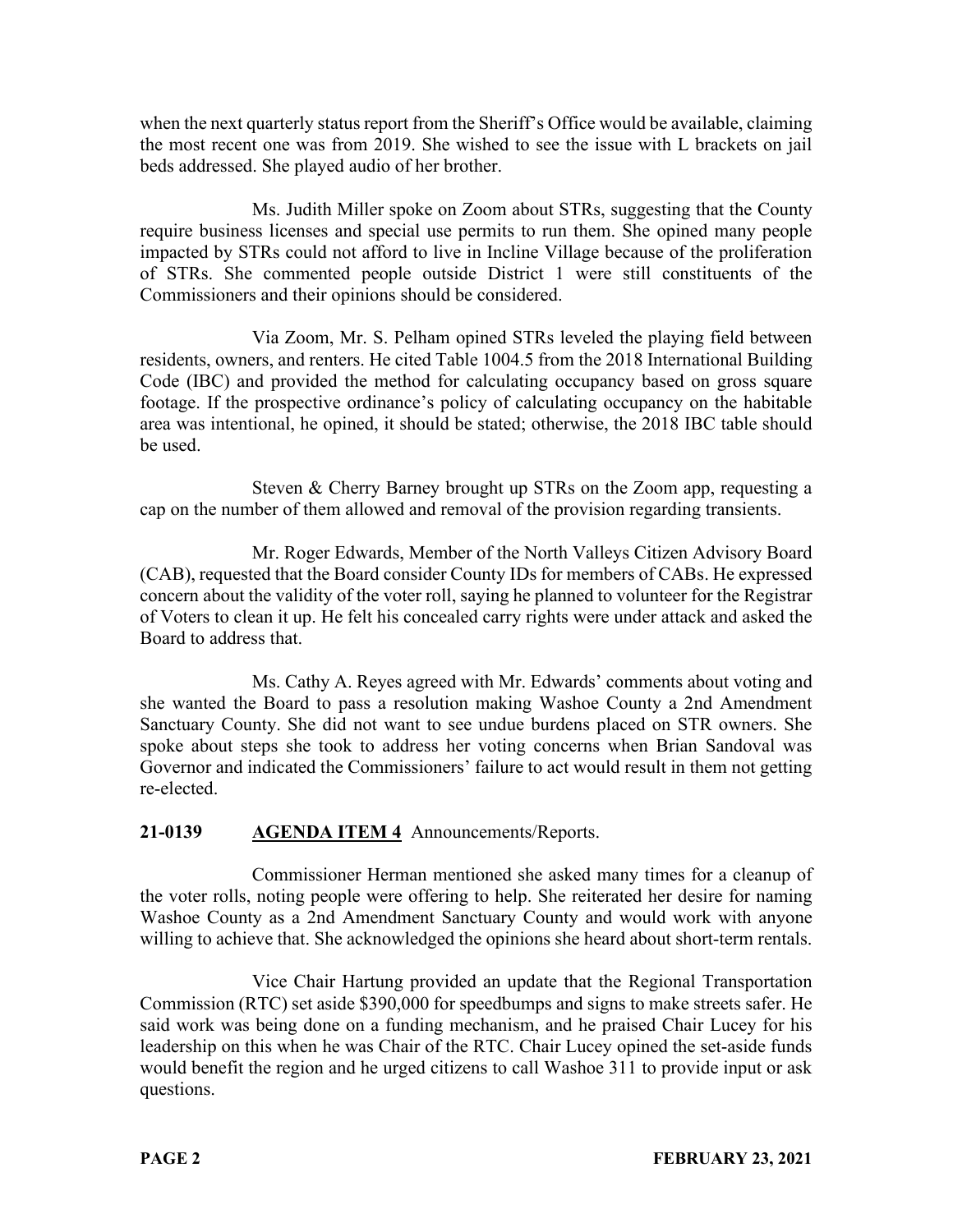Chair Lucey asked for a presentation from the Registrar of Voters (ROV) about the process for and frequency of cleaning up voter rolls. He requested an agenda item about when the County would receive census information. He commented the County would work with Governor Steve Sisolak on the topic of reopening youth sports but added the Board of County Commissioners had no oversight over the Washoe County School District (WCSD) or the Nevada Interscholastic Activities Association, which governed sports. He believed the WCSD would meet later in the evening to discuss that item. Lastly, he requested an update from staff regarding County parks and equipment.

Regarding the request for an update on voter rolls, which he supported, Vice Chair Hartung mentioned the loss of a family member and said he wanted to understand the process of identifying how that person was no longer considered a registered voter. He wished to speak with Governor Sisolak about occupancy limits in restaurants, saying he believed the focus should be more on spacing plans and less on occupancy. He thought this was particularly important as outdoor seating became an option again. He wondered whether the City of Reno would consider closing streets to allow for more outdoor venues.

Commissioner Jung wanted the ROV's upcoming presentation to also address the topic of whether death certificates were immediately transferred to the ROV's office from the Medical Examiner's Office and the Health District. She thanked the people responsible for putting a cut-through road in Golden Valley on the list of streets to receive the safety measures mentioned by Vice Chair Hartung. She requested an agenda item to discuss how traffic lights were synchronized.

Chair Lucey noted the seven-day average for COVID-19 test positivity was down to 7.3 percent, the lowest since November 1; this put the County in an acceptable range in one of three essential criteria. He hoped these decreases and the increase in vaccinations would allow for some restrictions to be lifted. He recommended people go to the County's vaccine website to check where they were in the vaccination prioritization lanes. He said Walmart was one of the only corporations to receive their vaccines directly from the federal government, and they would set up locations in their stores to help distribute vaccines. Vaccines were still available at pharmacies.

**21-0140 AGENDA ITEM 5** Appearance by Washoe County Sheriff Darin Balaam to provide an update on the uses of the Duffield Grant for police services in Incline Village, NV.

Via the Zoom app, Sheriff Darin Balaam conducted a PowerPoint presentation, a copy of which was placed on file with the Clerk. He reviewed slides with the following titles: Pre-Recession Staffing Levels, Current Staffing Levels; Top 6 Calls for Service; What Grant Funds; and Community Partner Goals.

Sheriff Balaam recalled the Board of County Commissioners approved a \$11.7 million grant from Dave and Cheryl Duffield. He indicated Incline Village (IV) was different from other areas of the unincorporated County because it was in the mountains, accessed by a single-lane road, and calls for service were more heavily impacted by the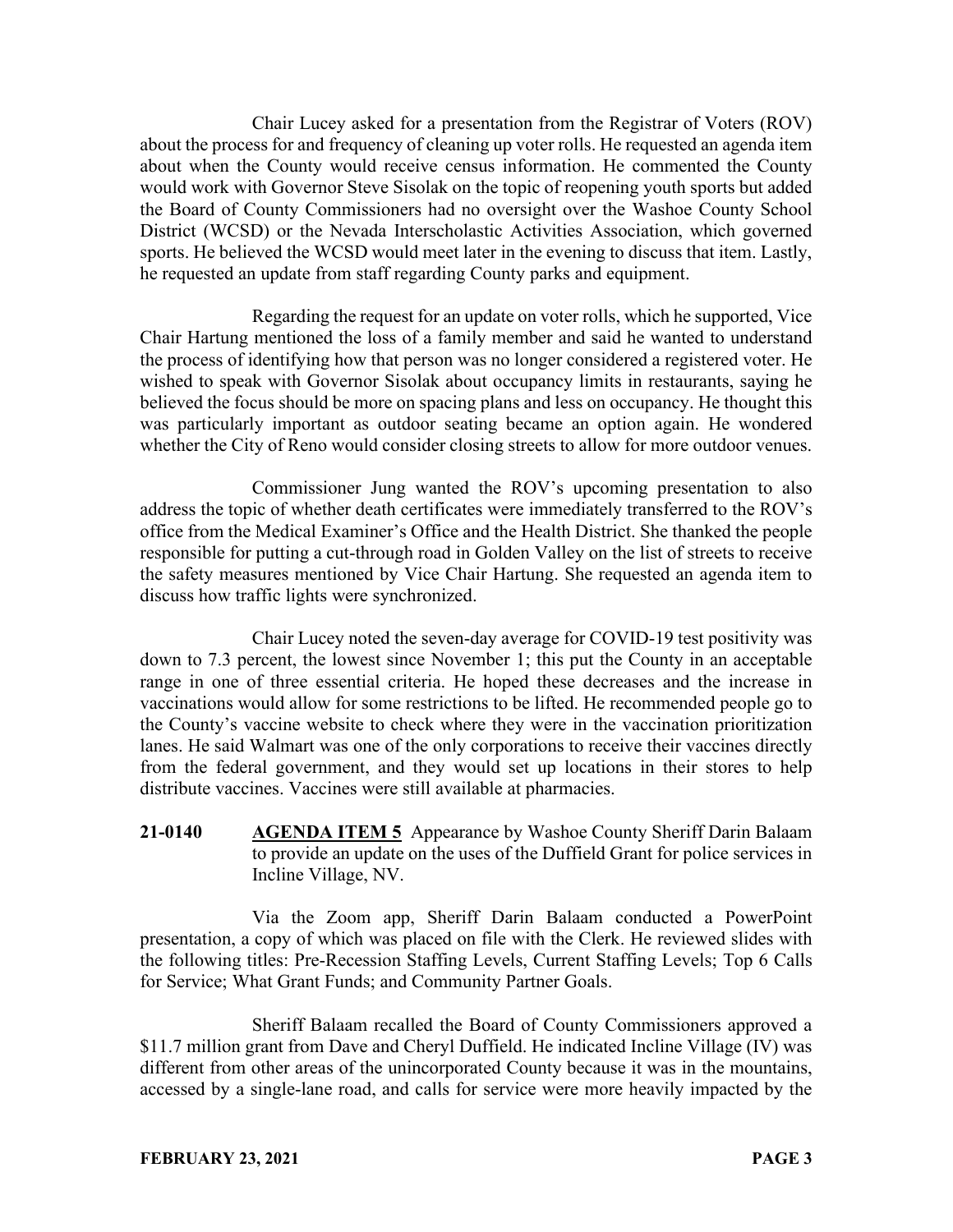weather. The staff listed in the Pre-Recession Staffing Levels slide handled calls not only in IV but also in Carson City, Douglas County, and the California side of the Tahoe Basin. Prior to the recession, he noted, some Sheriff's Office (SO) staff lived at the lake, but they moved down the hill after the Recession. Because of that, they were only at the lake for ten hours of their twelve-hour shifts, the other two being used for travel. Since then, remote deputies and the resident deputy began their shifts at the lake and received stipends because they used their own vehicles to drive there; this allowed them to work full twelve-hour shifts. Five deputies were needed to fill gaps in coverage. These gaps, along with impacts from the COVID-19 (C19) pandemic and a drop in community engagement, prompted the SO to work with Dave and Cheryl Duffield to improve staffing levels.

Sheriff Balaam explained the abbreviations used in the Calls for Service slide stood for area checks, business checks, parking problems, public safety, traffic, and vehicle checks. He further detailed the types of situations which fell under the public safety call designation. Based on a current grant, he said, two motors were present to address day traffic for the next three years, especially during the historically busy summer and winter months. He stated the Duffields' grant would be used to add five new remote deputies and all the vehicles needed to staff those positions so they would not have to drive back and forth. This would help compensate for recent withdrawals of Placerville and Nevada Highway Patrol deputies from the area.

Sheriff Balaam indicated the SO was moving toward more communityoriented policing at IV and in the valley as C19 allowed. He acknowledged the additional parking would help address the issues caused by the completion of the walking path in IV. He said most burglaries in IV were of part-time homes and he hoped to build relationships with new residents and existing businesses. He felt community policing, which would start in the valley, would greatly help the IV community.

Sheriff Balaam thanked the Board for approving the grant and said they would start tracking numbers on July 1 once the grant took effect, though it could take a few months to become fully staffed at the lake.

Vice Chair Hartung asked whether the 421 parking calls received in 2020 included instances where deputies found illegally parked cars and ticketed them. Sheriff Balaam responded the number included both the calls received and proactive deputies. Many calls came in during heavy snowfalls. Vice Chair Hartung questioned whether the SO would be better served by having one person handle all parking issues, noting any deputy who handled parking calls would not be available to answer more critical calls. Sheriff Balaam responded he was actively working with Assistant County Manager Dave Solaro on an alternative so a deputy sheriff would not be needed for that.

Commissioner Hill thanked the Sheriff for finding additional resources for IV. She asked for clarification about area checks, to which Sheriff Balaam replied they involved checking beaches, businesses after they closed, and lookouts, all of which were known problem areas. He confirmed they generally did not include calls about short-term rentals (STRs), although a few noise complaint calls about STRs would be included; area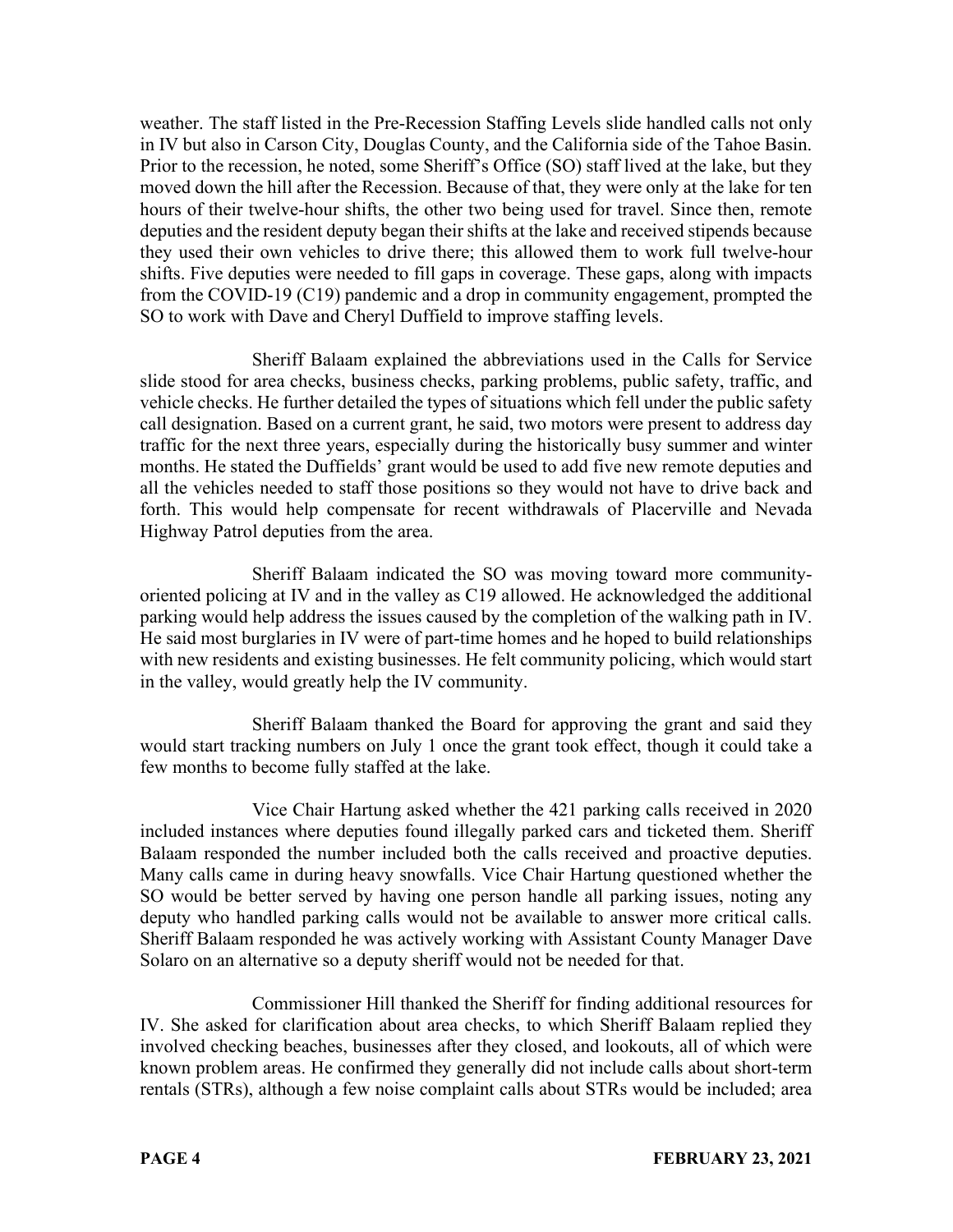checks tended to be more proactive. Chief Deputy Greg Herrera added the next presentation would compare the list of STRs with the SO's top calls for service.

Commissioner Hill requested a quarterly report on jail safety and community policing. Sheriff Balaam believed that item would be heard in March. He reminded her it was only required every six months, but he still intended to make that presentation quarterly.

Vice Chair Hartung inquired about the SO's wildlife intervention training, citing a story where a deputy accidentally used non-wildlife ammunition on a bear. Chief Deputy Herrera responded they participated in joint training with the Nevada Department of Wildlife but also partook in training at the range. Deputies assigned to IV received training specific to that area. He noted changes had been made to the color of non-lethal munitions so they could not be mistaken for other guns.

Chair Lucey asked whether the staffing numbers Sheriff Balaam reviewed included deputies stationed on boat patrols. Sheriff Balaam replied that would be an auxiliary assignment so no deputies would be taken off the streets. He confirmed Chair Lucey's assumption that all the staff members discussed would be on the ground in IV.

There was no public comment or action taken on this item.

#### **DONATIONS**

- **21-0141 6A** Recommendation to accept a cash donation in the amount of [\$13,841.00] from the Northern Nevada Youth Foundation to support the juvenile programs at the Jan Evans Juvenile Justice Center; if approved, direct the Comptroller's Office to make the appropriate budget adjustments. Juvenile Services. (All Commission Districts.)
- **21-0142 6B** Recommendation to accept New West Distributing Company's donation of a 2005 Utility Trailer (VIN # 1HHDMT3215M000140) to the Washoe County Emergency Management Division. Manager's Office. (All Commission Districts.)

Chair Lucey thanked all individuals and organizations who donated to any County departments to help them serve the public.

There was no response to the call for public comment.

On motion by Vice Chair Hartung, seconded by Commissioner Herman, which motion duly carried on a 5-0 vote, it was ordered that Agenda Items 6A and 6B be accepted.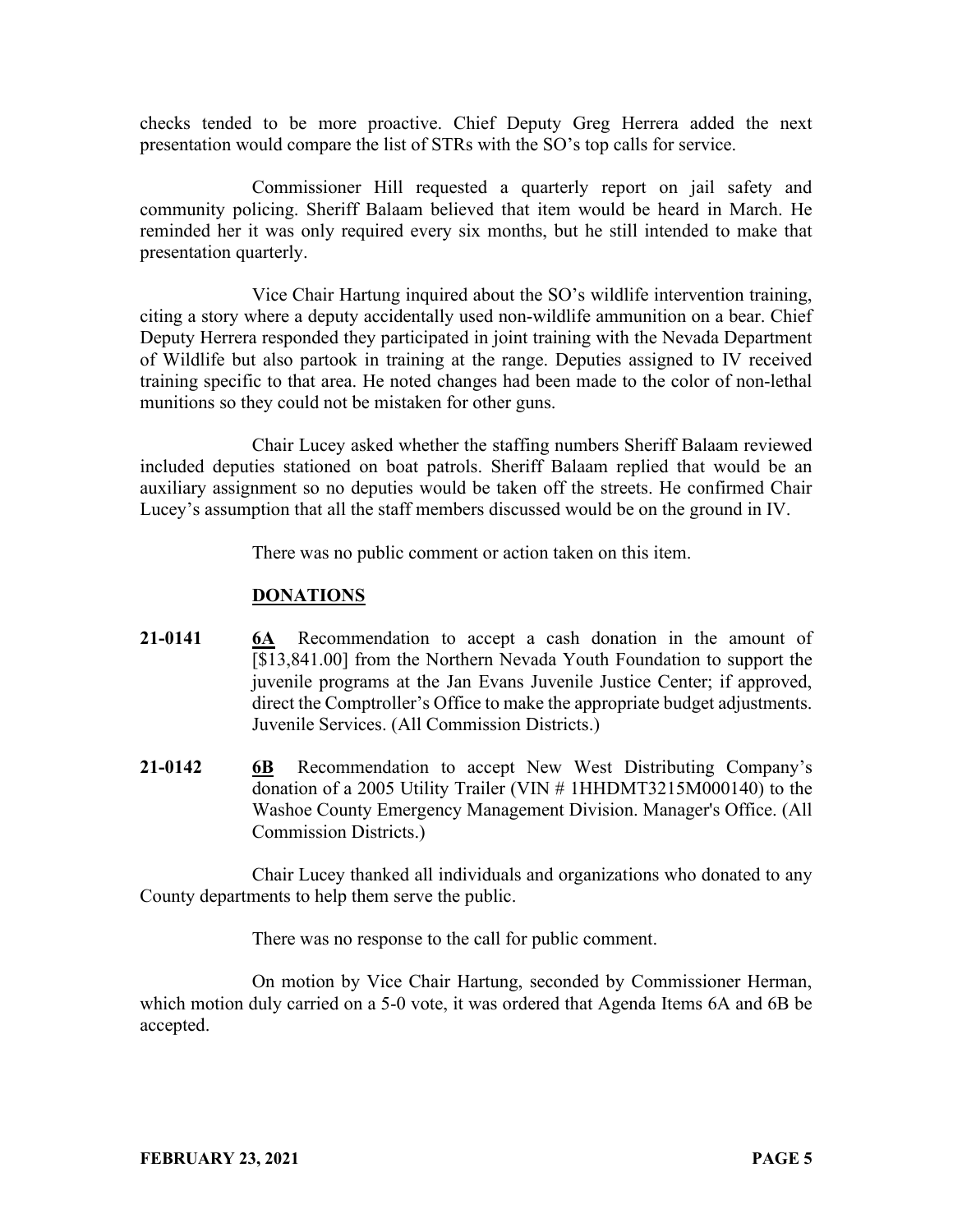## **CONSENT AGENDA ITEMS** – **7A THROUGH 7B2**

- **21-0143 7A** Approval of minutes for the Board of County Commissioners' regular meeting of January 12, 2021. Clerk. (All Commission Districts.)
- **21-0144 7B1** Recommendation to accept the Regional Street Naming Committee recommendation and approve the renaming of Swallow Pointe Drive to Hallow Pointe Drive, within unincorporated Washoe County, Nevada. Community Services. (Commission District 4.)
- **21-0145 7B2** Recommendation to approve Amendment #1 to an Electric Vehicle Charging Station Grant Agreement from NV Energy [in the amount of \$21,380.00 with a total County Match of \$20,550], increasing the total grant award to \$74,648, for the purchase and installation of three dual-port electric vehicle charging stations at the Washoe County 9th Street Administration Complex; and direct the Comptroller's Office to make the necessary budget amendments. Community Services. (All Commission Districts.)

There was no public comment on the Consent Agenda Items listed above.

Commissioner Hill congratulated the Green Team for obtaining the grant for Agenda Item 7B2.

On motion by Vice Chair Hartung, seconded by Commissioner Herman, which motion duly carried on a 5-0 vote, it was ordered that Consent Agenda Items 7A through 7B2 be accepted and approved.

# **BLOCK VOTE – 8 THROUGH 12**

**21-0146 AGENDA ITEM 8** Recommendation to approve purchase of iLOOKABOUT Streetscape digital photography and professional services in the amount of \$316,000 [project funded by Washoe County Assessor's Office Technology Fund as authorized by Nevada State Legislature] and authorize Purchasing and Contracts Manager to execute the attached Three Year iLOOKABOUT Terms of Service Agreement attached hereto. Assessor. (All Commission Districts.)

There was no response to the call for public comment.

On motion by Vice Chair Hartung, seconded by Commissioner Herman, which motion duly carried on a 5-0 vote, it was ordered that Agenda Item 8 be approved and authorized.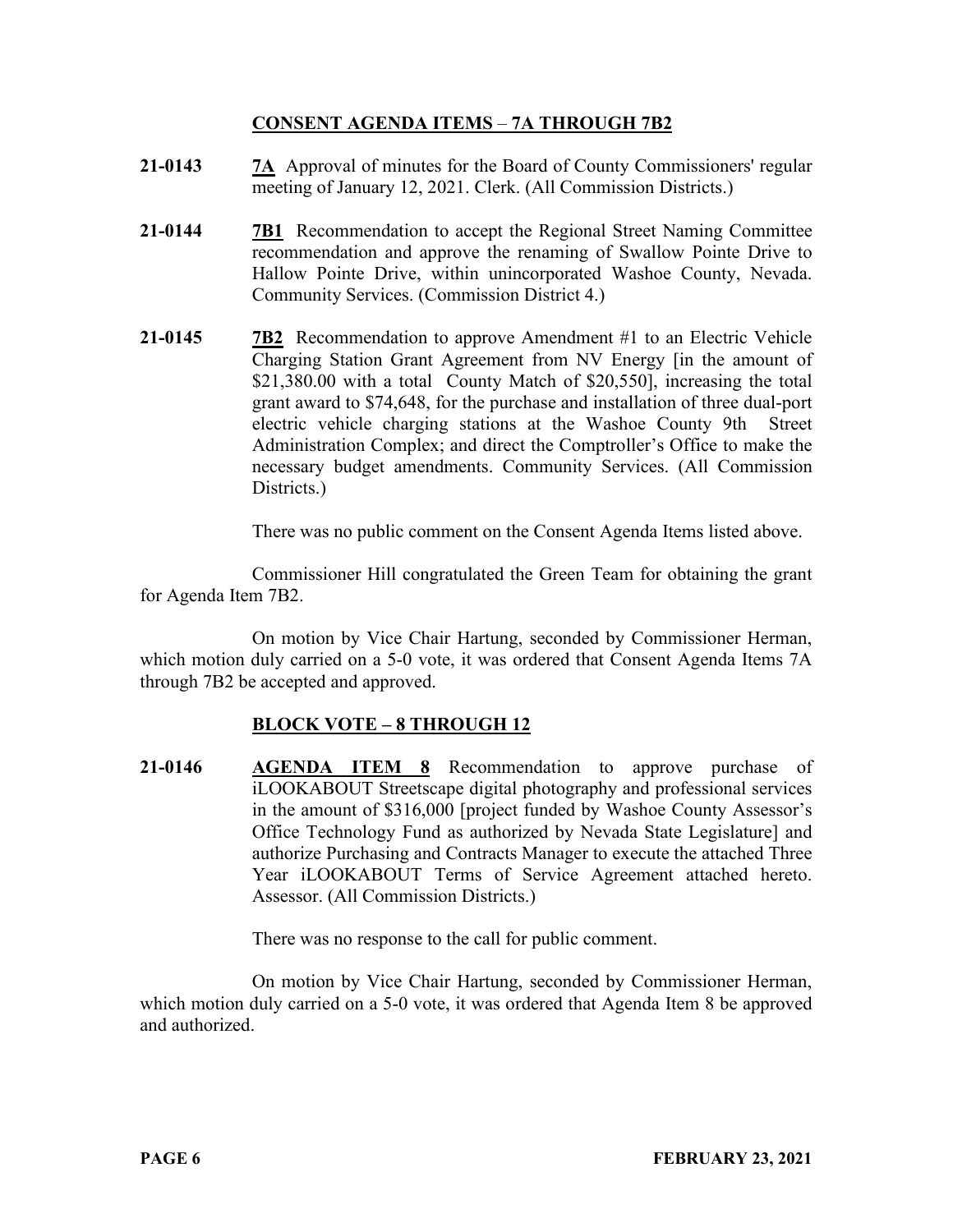**21-0147 AGENDA ITEM 9** Recommendation to: (1) accept a Sole Source waiver to establish a pilot program geared towards meeting the mandates imposed by the Family First Prevention Services Act (FFPSA) to establish residential homes under a new emergency care model to support a safe transition of care for children in need of emergency foster care; (2) approve two contract agreements to support the pilot program; (a) between Washoe County and 3 Angels Care effective upon execution and shall continue for one year in the amount of [\$503,700]; (b) between Washoe County and Call to Compassion effective upon execution of the agreement and shall continue for one year in the amount of [\$251,850]; and if approved, (3) authorize the Purchasing and Contracts Manager to execute the Agreements. Human Services Agency. (All Commission Districts.)

There was no response to the call for public comment.

On motion by Vice Chair Hartung, seconded by Commissioner Herman, which motion duly carried on a 5-0 vote, it was ordered that Agenda Item 9 be accepted, approved, and authorized.

**21-0148 AGENDA ITEM 10** Recommendation to approve the reimbursement of costs incurred by the City of Reno, the City of Sparks, departments of Washoe County, and Truckee Meadows Fire Protection District for expenses related to and in support of the Enhanced 911 Emergency Response System and portable event recording devices, as recommended by the 911 Emergency Response Advisory Committee on January 21, 2021, in an amount not to exceed [\$1,010,891.90] as specified within the adopted Enhanced 911 Fund's operating budget. Technology Services. (All Commission Districts.)

There was no response to the call for public comment.

On motion by Vice Chair Hartung, seconded by Commissioner Herman, which motion duly carried on a 5-0 vote, it was ordered that Agenda Item 10 be approved.

**21-0149 AGENDA ITEM 11** Recommendation to approve a subgrant of Emergency Rental Assistance funding from the United States Department of the Treasury to the Housing Authority of the City of Reno in an amount not to exceed \$6,380,855 for the Washoe Housing Assistance for COVID Relief Program; with a grant period from February 23, 2021 through December 31, 2021, and if approved, authorize the County Manager to sign the Washoe County Subgrant Agreement between Washoe County and the Housing Authority of the City of Reno; and approve the Resolution necessary for same. Manager's Office. (All Commission Districts.)

There was no response to the call for public comment.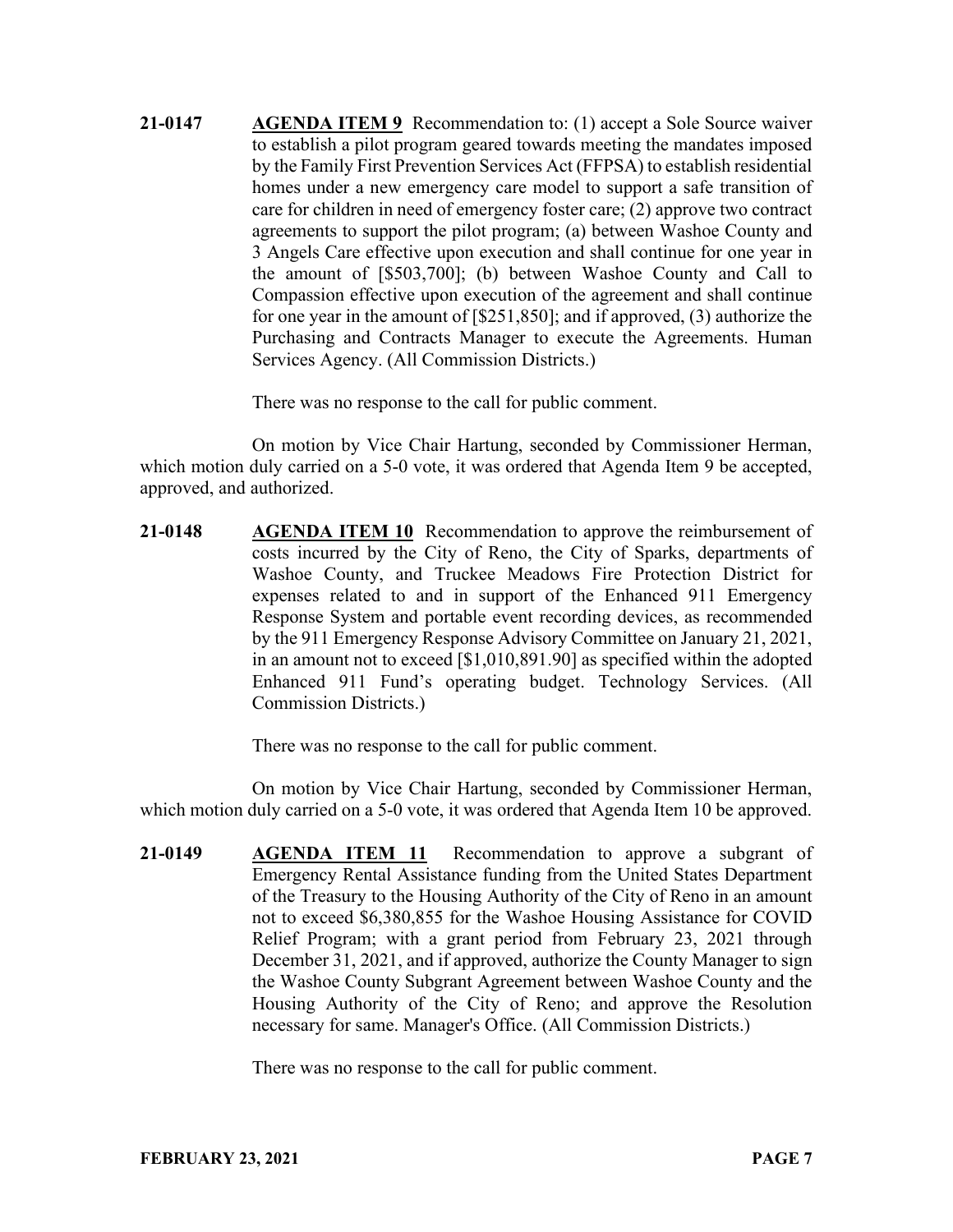Chair Lucey praised Assistant County Manager Kate Thomas for helping procure this subgrant, which would make a huge difference.

On motion by Vice Chair Hartung, seconded by Commissioner Herman, which motion duly carried on a 5-0 vote, it was ordered that Agenda Item 11 be approved and authorized. The Resolution pertinent to Agenda Item 11 is attached hereto and made a part of the minutes thereof.

Agenda Item 11 was reopened before the start of Agenda Item 16. See pages 13 and 14 for the minutes about this reopening and the motion taken at that time.

**21-0150 AGENDA ITEM 12** Recommendation to accept federal assistance of Community Development Block Grant Coronavirus Round 2 funds from the Nevada Governor's Office of Economic Development in the amount of [\$244,062; no county match], with a grant period of July 1, 2021 through December 31, 2022. Authorize the County Manager to sign award documents, and direct the Comptroller's Office to make the necessary budget amendments. Manager's Office. (All Commission Districts.)

There was no response to the call for public comment.

On motion by Vice Chair Hartung, seconded by Commissioner Herman, which motion duly carried on a 5-0 vote, it was ordered that Agenda Item 12 be accepted, authorized, and directed.

\* \* \* \* \* \* \* \* \* \* \*

Chair Lucey inquired whether Agenda Items 13 and 14 could be opened together since they involved the same issues. Assistant District Attorney Dave Watts-Vial thought it would be helpful to open them together and stated Deputy District Attorney Herb Kaplan would provide history on both matters. He recommended the Board of County Commissioners should take separate votes on each item.

**21-0151 AGENDA ITEM 13** Consideration of a proposed resolution finding that refunds of certain property tax payments in the estimated amount of \$28,900,000 to taxpayers in Incline Village and Crystal Bay Nevada are due, directing the Treasurer to make such refunds, directing that subsequent apportionments of revenues from property tax to the other taxing entities in the county including the Incline Village General Improvement District, North Lake Tahoe Fire Protection District, the State of Nevada and the Washoe County School District which levied a tax represented in the combined tax rate be withheld, directing the Treasurer to keep a list of refunds and other matters properly related thereto. District Attorney. (All Commission Districts.)

Chair Lucey opened this item at the same time as Agenda Item 14.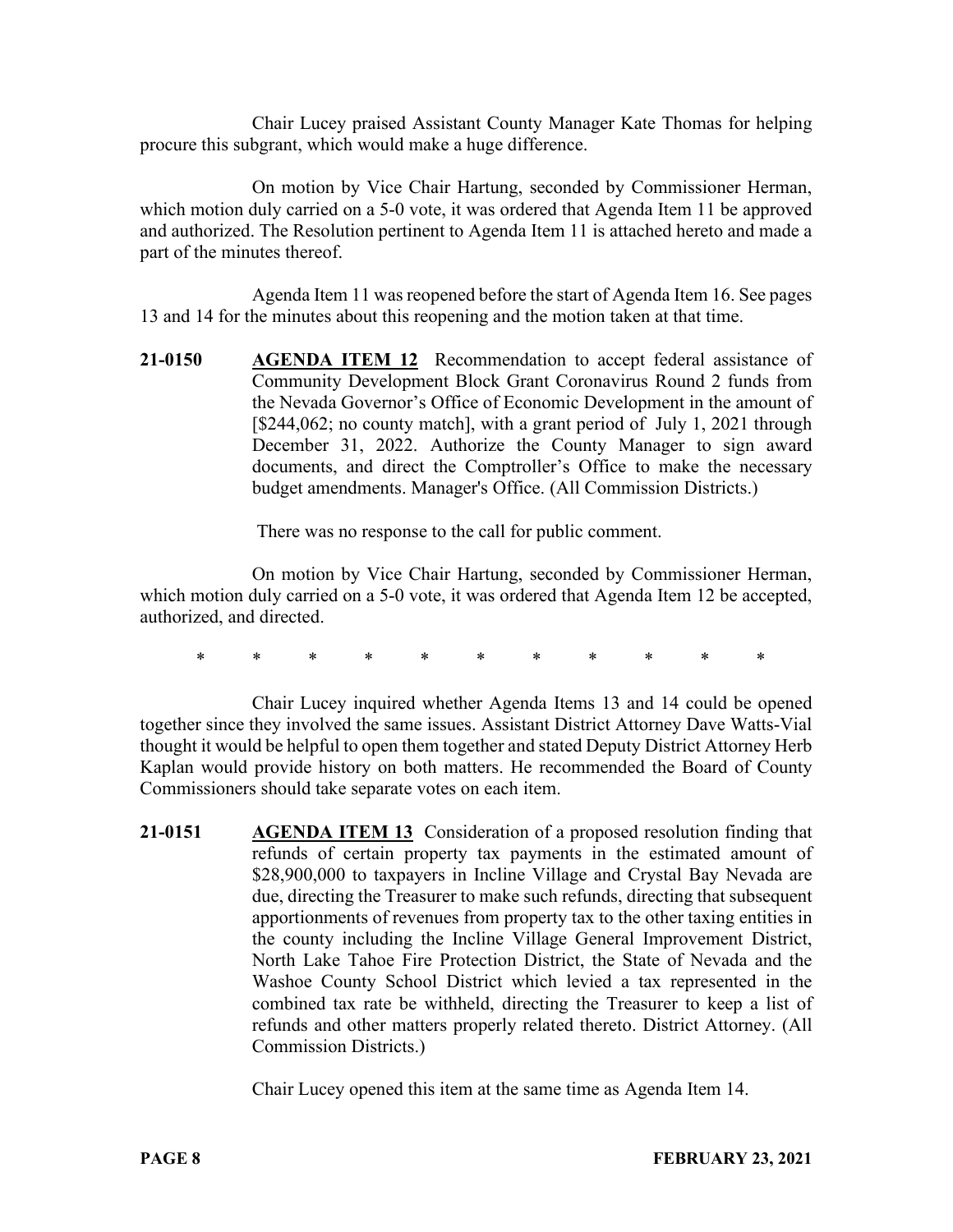Deputy District Attorney Herb Kaplan explained the first of these two items involved possible action regarding Incline Village/Crystal Bay (IVCB) residential property owners and their entitlement to receive funds in connection with property tax equalization for the 2003-04, 2004-05, and 2005-06 tax years. He added this could potentially involve withholding property tax distributions from other taxing entities to account for their proportion of the refunds. The second item pertained to the possible action to direct payment of interest on those payments and the withholding of the proportionate share for taxing entities. He noted these items had a long legal history that predated any current Commissioners.

Mr. Kaplan conducted a PowerPoint presentation of untitled slides, reviewing the history of the tax issues which were the basis for Agenda Items 13 and 14. He stated the Bakst and Barta decisions referenced in the timeline dealt with related equalization issues. He explained the first judicial review case was filed in 2017 in Carson City while the second was filed in 2018 in Washoe County; it was later determined the cases belonged in Washoe County because they involved Washoe residents. The District Court's October 2019 decision, he continued, required payment of refunds and statutorily mandated interest at the legal rate to all residential IVCB property owners for those three tax years; the total estimated amount was \$56 million.

Mr. Kaplan stated the Board of County Commissioners (BCC) had the authority to budget, spend, and levy taxes, as well as "do and perform all such other acts and things as may be lawful and strictly necessary to the full discharge of the powers and jurisdiction conferred on the board". In this respect, he said, the BCC performed various executive functions, and one such power was to administer appropriated funds. It would be up to the Board to determine how to satisfy the refund and the corresponding budget obligations. According to Nevada Revised Statute (NRS) 354.240, the Board was authorized to withhold amounts refunded under that Statute from the subsequent apportionment of revenues from property tax to the other tax units in the County. To achieve this, the Board needed to find that money was paid into the treasury of the County and there was just cause for granting an equitable refund of such money. He reiterated the District Court found that taxpayers were entitled to a refund based on regional equalization, and the County was bound by that decision. The Board was then authorized to direct the County Treasurer to refund the money paid into the County treasury that exceeded the amount legally payable. If the County exercised its authority to withhold funds from other taxing units, approximately \$16 million of the \$56 million refund would be recouped.

Mr. Kaplan pointed out NRS 354.220 did not explicitly provide for the inclusion of accrued interest, but the District Court ordered that interest be included at the legal rate. The settlement agreement approved by the BCC determined the rate of interest to be 6 percent, and NRS 351.486 required that interest be paid on overpayment of taxes. He commented the current situation was exactly the same as one in 2011, even involving the same parties, though that case revolved around the 2006-07 tax year. At that time, the BCC approved the withholding of accrued statutory interest from those distributions.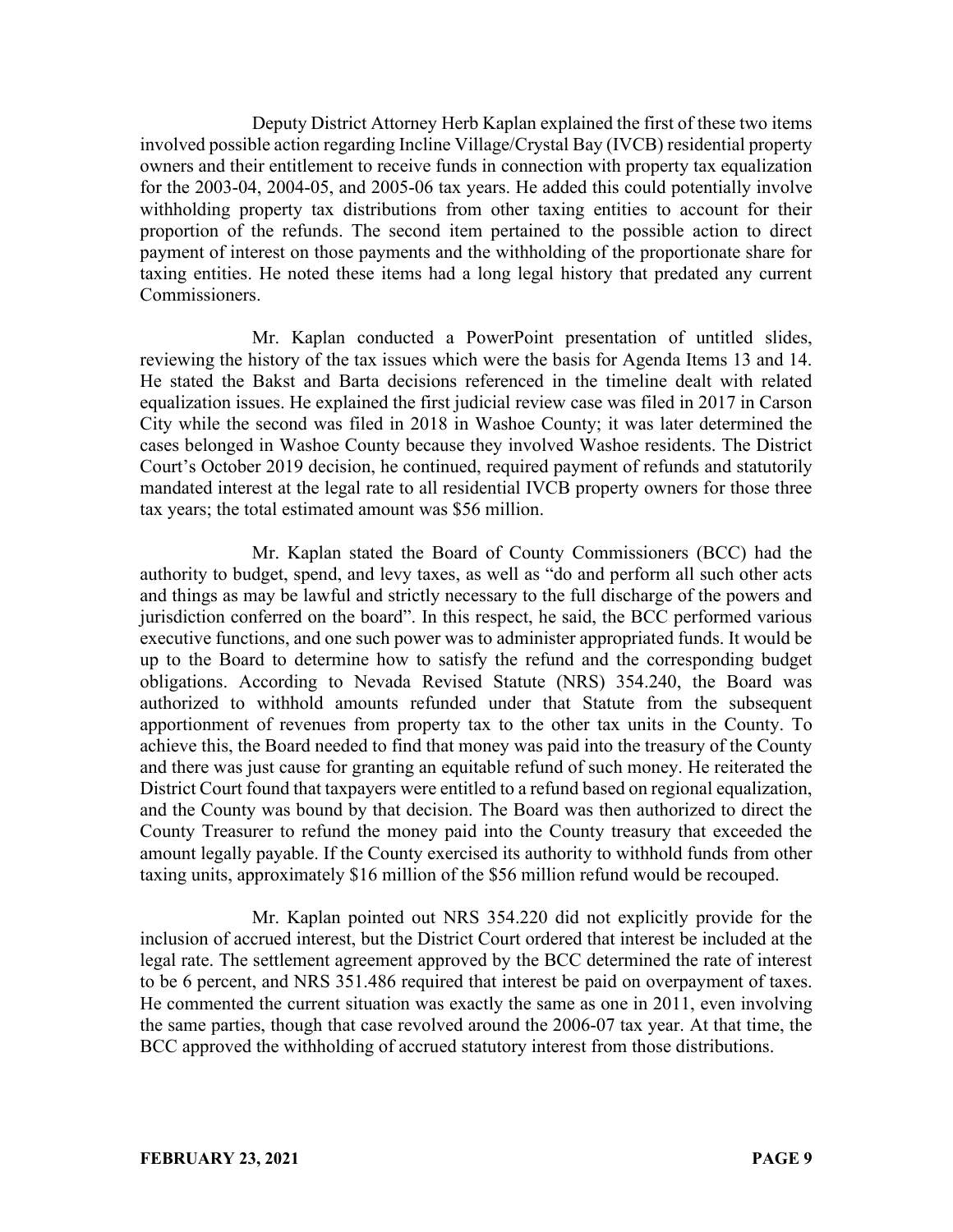Mr. Kaplan said Washoe County and the other tax entities benefitted from use of the property tax fund distributions, a portion of which came from overpayments. The October 2019 District Court decision required payment of interest on those property tax overpayments. As such, the District Attorney's Office recommended the BCC adopt the Resolution provided, direct the Treasurer to refund the amount paid into the County treasury, and authorize the withholding of property tax distributions from other taxing units for their proportionate share of the refunds. They further recommended the BCC direct payment of interest by withholding a proportionate share of the interest paid from future allocations of property tax revenues to the other affected tax entities.

Given the pleas made by the Washoe County School District (WCSD), Commissioner Hill asked whether the BCC could assume the interest of the WSCD until 2024 to allow for them to budget for this unexpected interest payment. Mr. Kaplan responded the Board was authorized to do that, but that issue was not what was being discussed on this agenda. Nothing would stop the County from continuing discussions with the WCSD.

Vice Chair Hartung asked for clarification about the separation of duties. Mr. Kaplan confirmed the Vice Chair's assertion that the County had the authority to levy taxes, but the BCC did not valuate property. The County Assessor was responsible for reappraising properties annually to determine the appropriate valuation; after the values were determined, notice was published in the newspaper and notice was provided to each taxpayer of their valuation and resulting tax responsibility. He stated taxpayers then had a chance to appeal those valuations to the County Board of Equalization and could further appeal that board's decisions to the State Board of Equalization (SBOE). The SBOE still had the obligation to perform statewide equalization, even for those taxpayers who did not follow the process he just described. He mentioned the SBOE did not do this for any years between 2003 and 2011.

Vice Chair Hartung opined the law favored the plaintiffs because there was no cost to appeal, but the County was responsible for interest payments accrued during the time it took to reach a resolution, an observation confirmed by Mr. Kaplan. The Vice Chair asked whether the SBOE and the County Assessor were culpable for their errors. Mr. Kaplan said the system was set up so that no individual or entity was culpable. He continued some type of notice should have been sent to the taxing entities letting them know specific taxes were being questioned. In this case, that notice was the 2003 District Court complaint filing.

Vice Chair Hartung asked whether the County received any assistance from the other taxing entities in defending the lawsuit. Mr. Kaplan replied this case predated his employment with the County, so he could not answer, but to the best of his knowledge the County defended itself on its own.

Commissioner Herman said she hated to think how much the County would have owed if they waited longer to fix it, and she praised the Board for making the decision to do the right thing.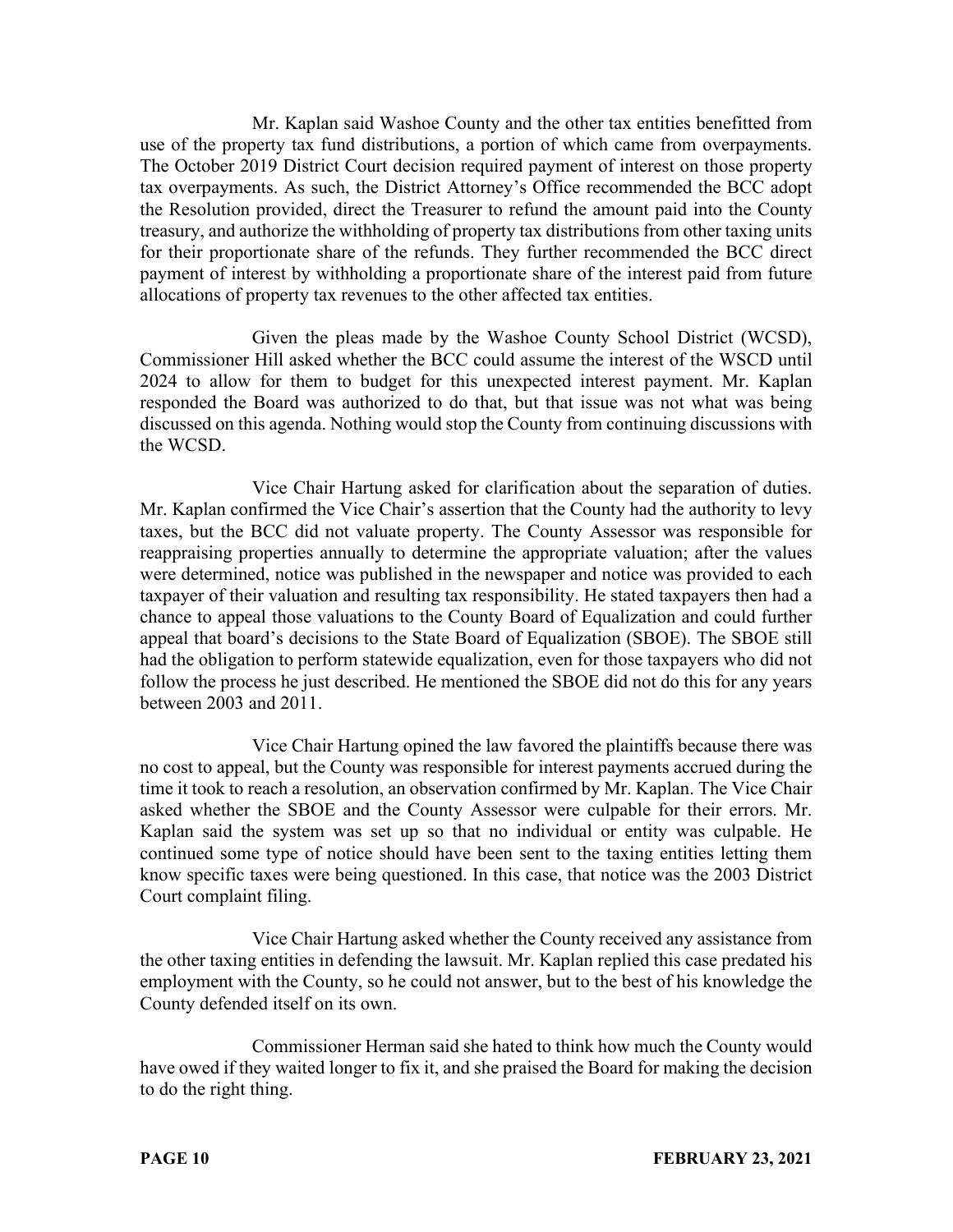Commissioner Hill commended Chair Lucey for working with the WCSD to ensure their opinions were heard, saying she believed the County would find a way to help them.

Chair Lucey received confirmation from Mr. Kaplan that NRS mandated inclusion of interest in settlements like this. Referencing the chart on page 5 of the staff report which stated \$18,620,648 needed to be paid between July 1 and December 31, 2021, Chair Lucey asked whether that total included interest and principal. Assistant County Manager Christine Vuletich said that number reflected both tax and interest refunds. She clarified that amount reflected the parcels identified by the Treasurer's Office which were still owned by the original property owners, and the settlement agreement required them to be paid first. Roughly half of the eligible owners had already filed claims, but the numbers in the staff report showed the maximum liability if everyone filed claims. Chair Lucey asked about the possibility that refund claimants would have to adjust prior income taxes. Ms. Vuletich indicated each situation would be different, but she believed amendments to their prior years' tax filings could be necessary.

Chair Lucey stated the County's responsibility was always to collect and distribute tax revenue to help fund entities like general improvement districts and the Cities of Reno and Sparks. The County also needed to provide regional services to all constituents regardless of where they lived. He said the WCSD and other entities were responsible for managing their own budgets. He confirmed the BCC would continue to work with the WCSD, noting County Manager Eric Brown worked with them through the COVID-19 response, but this issue needed to be addressed immediately. He reiterated the numbers provided were estimates and not all \$56 million might be claimed.

Vice Chair Hartung brought up a recent issue where AT&T overpaid \$26 million in taxes and much of that liability fell on local entities. He acknowledged errors happened, none of which he believed to be malicious, and the current BCC had to rectify the situation. He did not view this as a failing of the BCC, but rather a process decided in the courts which became the financial responsibility of all the entities involved. He hoped to work out an agreement with everyone.

On the call for public comment, County Clerk Jan Galassini noted emails from Mr. Mark Mathers, Mr. Anthony McMillen, and Mr. Neil A. Rombardo would be placed on file.

Ms. Cindy Martinez indicated she supported the BCC honoring its obligation. She admitted not considering the need for residents to adjust past tax returns. She felt government agencies needed to be more prudent in managing their budgets, suggesting that agencies who relied on these funds set aside 35 percent of them into a rainyday fund.

On motion by Commissioner Hill, seconded by Vice Chair Hartung, which motion duly carried on a 5-0 vote, it was ordered that Agenda Item 13 be approved and directed.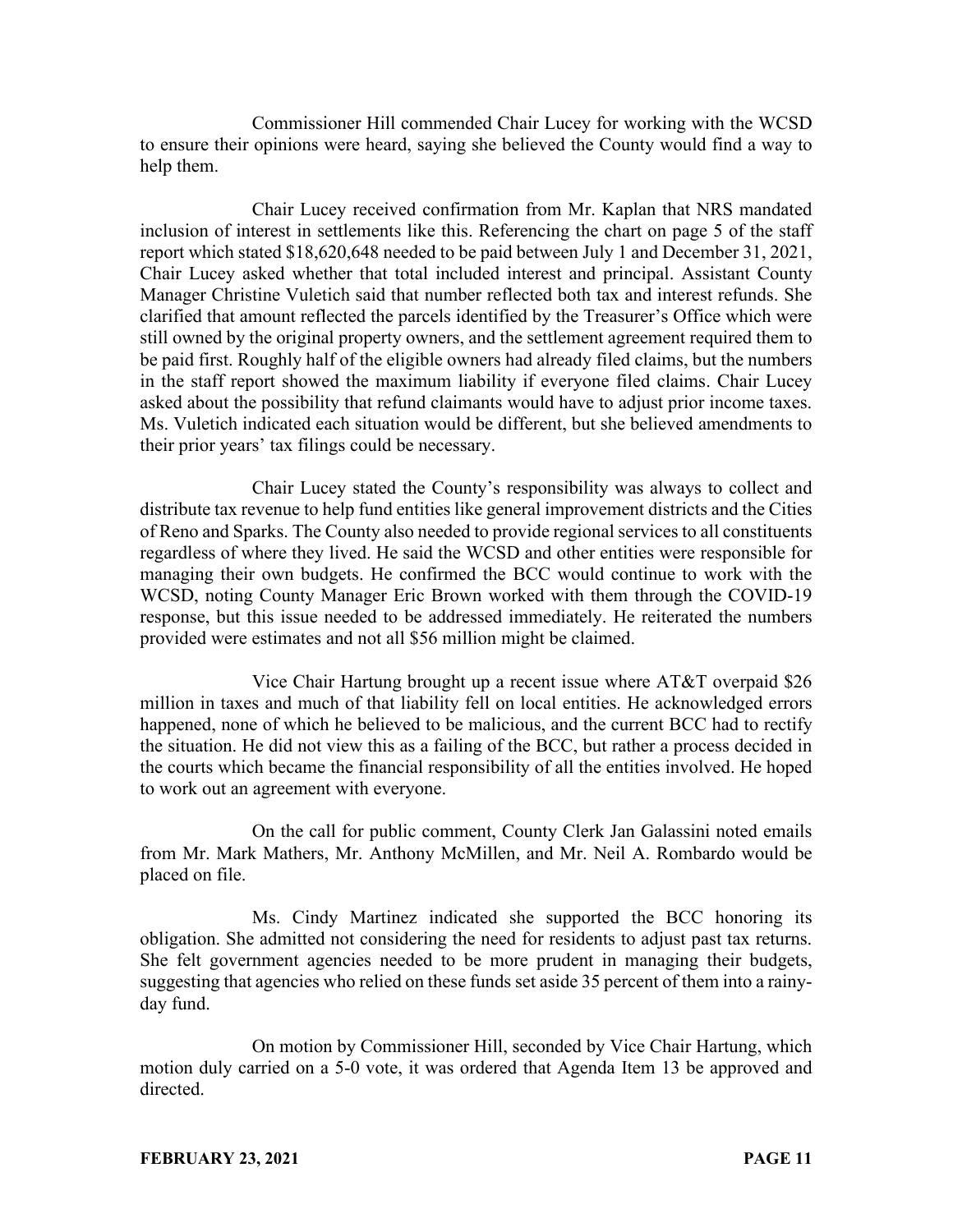**21-0152 AGENDA ITEM 14** Discussion and action directing the payment of interest in the estimated amount of \$27,100,000 on certain property tax overpayments for residential properties at Incline Village/Crystal Bay in compliance with the October 21, 2019 Order issued by the District Court in Village League to Save Incline Assets, Inc., et.al. vs. State of Nevada, et.al., Case No. CV03-06922, as modified and clarified by the settlement agreement regarding the processing of refunds, and the withholding from subsequent apportionments of property tax revenues of the proportionate interest share from the taxing entities in Washoe County including the Incline Village General Improvement District, North Lake Tahoe Fire Protection District, the State of Nevada and the Washoe County School District. District Attorney. (All Commission Districts.)

The discussion for this item was consolidated with that for Agenda Item 13. See Minute Item 21-0151 for the joint discussion and public comment that took place.

Vice Chair Hartung received confirmation from Deputy District Attorney Herb Kaplan that the purpose of these items was not to come up with an amenable repayment agreement, but to direct staff to make the payments as ordered by the court. In response to Vice Chair's questions about the interest rate, Mr. Kaplan said 6 percent was the original interest rate agreed upon, though an argument was made that it could have been a prime-plus-two rate. He and Assistant District Attorney Dave Watts-Vial agreed the agenda specified this item was about withholding from the other tax units. Vice Chair Hartung said discussions could still be held about timing, but he emphasized Washoe County taxpayers were subsidizing this.

Commissioner Hill expressed gratitude for the clarification that this item would not address the Washoe County School District's concern about how interest payments would be distributed. She asked whether that discussion would happen at a Board of County Commissioners (BCC) meeting or as an internal matter with staff. Mr. Watts-Vial said it would begin with staff but likely come back to the BCC to get input on how best to proceed. Commissioner Hill looked forward to that discussion.

Chair Lucey stressed this was a complicated process. The County Comptroller, the County Treasurer, and staff were working to identify claimants and determine the amounts to be withheld. This could take 24 months, but discussions needed to take place with all parties.

Vice Chair Hartung reminded everyone this was initiated by a court order and the issue was inherited by the current BCC.

On motion by Vice Chair Hartung, seconded by Commissioner Hill, which motion duly carried on a 5-0 vote, it was ordered that Agenda Item 14 be directed.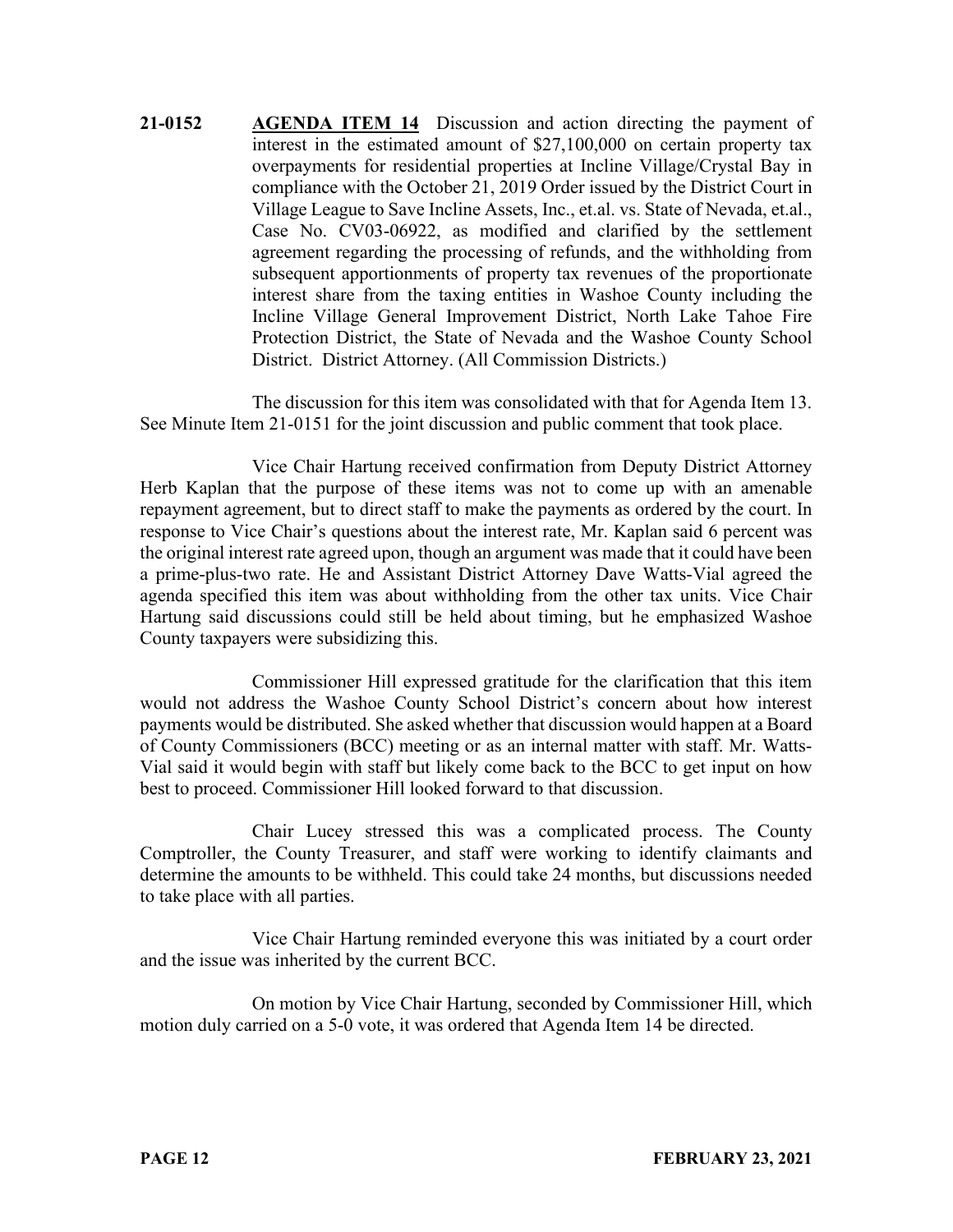**21-0153 AGENDA ITEM 15** Discussion and direction to staff regarding legislation or legislative issues proposed by legislators, by Washoe County, Truckee Meadows Fire Protection District, or by other entities permitted by the Nevada State Legislature to submit bill draft requests, or such legislative issues as may be deemed by the Chair or the Board to be of critical significance to Washoe County. Manager's Office. (All Commission Districts.)

County Manager Eric Brown indicated the list of legislative items had been updated to include additional items. One bill about grants for economic development had been moved forward by Governor Steve Sisolak. He drew the Commissioners' attention to Senate Bill (SB) 11, a bill the Board of County Commissioners (BCC) voted to oppose, by saying other entities in the region expressed a desire to move forward with it; if it passed, those entities would be able to levy the associated tax within their jurisdictions.

Chair Lucey commended staff for providing an outline of all bills being discussed, adding there were roughly 300 to 400 bills which had already been assigned numbers and another 1,000 bill draft requests which would be monitored. He stated the Government Affairs Team convened on Fridays to discuss the week's events, but it was difficult to take positions at Tuesday's BCC meetings only for changes to happen to bills later in the week. Since he and Commissioner Hill were legislative liaisons, he offered, it might be advantageous to allow flexibility by voting on empowering them to provide direction; future presentations could then be scheduled to get input from the BCC. He said he would arrange for an agenda item on a future agenda so the Board could take a formal position on that. He concluded by saying SB73, the tax bill referenced by Mr. Brown, would be referred to the Senate Revenue and Economic Development Committee. SB10 was also being tracked.

Commissioner Hill agreed the process outlined by Chair Lucey would be helpful and provide more transparency to the public. Chair Lucey acknowledged Open Meeting Law requirements extended the time it took to take a position on something on an agenda, so a dynamic process was needed.

County Clerk Jan Galassini noted the legislation update document was added to the website and would be part of the public record.

There was no public comment or action taken on this item.

## **12:04 p.m. The Board recessed.**

## **2:30 p.m. The Board reconvened with all Commissioners present.**

Chair Lucey indicated Agenda Item 11, heard during the block vote, needed to be reopened. County Manager Eric Brown reread the item. Chair Lucey said the agreement between the Reno Housing Authority and Washoe County was finalized and it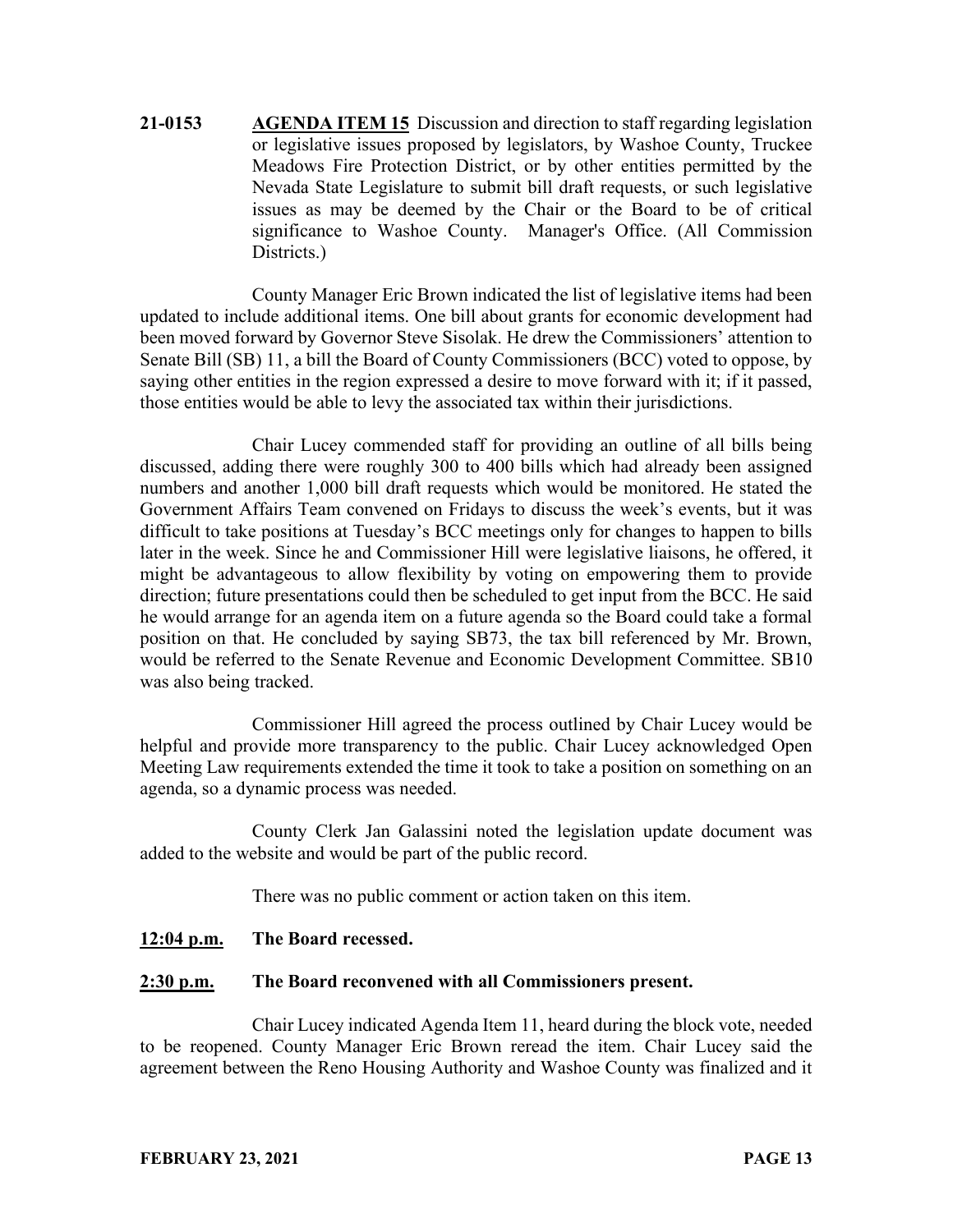was available for the public to see. County Clerk Jan Galassini confirmed she had a copy for the record.

Responding to Vice Chair Hartung's query, Assistant District Attorney Dave Watts-Vial confirmed the motion in the staff report would be fine as written.

On motion by Vice Chair Hartung, seconded by Commissioner Hill, which motion duly carried on a 5-0 vote, it was ordered that Agenda Item 11 be approved and authorized. The Resolution pertinent to Agenda Item 11 is attached hereto and made a part of the minutes thereof.

**21-0154 AGENDA ITEM 16** Introduction and first reading of ordinances amending Washoe County Code Chapter 110 (Development Code) within Article 302, Allowed Uses, to identify the types of review required for short-term rentals in each regulatory zone and to add an administrative review permit to the list of review types; within Article 304, Use Classification System, to update the residential use type description, add a definition for short-term rental, and update the definition for lodging services; within Article 410, Parking and Loading, to update the off-street parking space requirements table to include a reference to short-term rentals; and within Article 910, Enforcement, to specify that appeals of Administrative Hearing Office decisions related to short-term rentals would be heard by the Board of County Commissioners. Chapter 110 would also be amended to create Article 319, Short-Term Rentals (STRs), to establish standards, location limitations, defining unpermitted short-term rentals as nuisances, occupancy limits, parking requirements, safety/security considerations, signage, noise thresholds, trash/garbage collection rules, insurance requirements, Tahoe area considerations, permitting requirements, enforcement process, fees, fines, and penalties associated with short-term rentals; and to amend Article 306, Accessory Uses and Structures, by removing the procedural details for Administrative Review Permits, with those details being re-located into a new article that is updated to reflect minor changes related to short-term rentals. That article would be created as Article 809, Administrative Review Permits. The ordinances would also amend Chapter 50 (Public Peace, Safety and Morals) to include a definition of short-term rental and define unpermitted short-term rentals as a public nuisance; and amend Chapter 125 (Administrative Enforcement Code) to establish enforcement provisions related to short-term rentals, including but not limited to definitions, evidence of operation, evidence of violations, appeals and associated timeframes, stop activity orders, warnings, penalties, and penalty notices. Short-term rentals are a type of temporary lodging booked for fewer than 28-days and operated out of private residences such as homes, apartments and condos. They are commonly made available through property management companies and online booking services, and are also referred to as vacation rentals. The amendments also resolve discrepancies arising within existing Washoe County Code chapters as a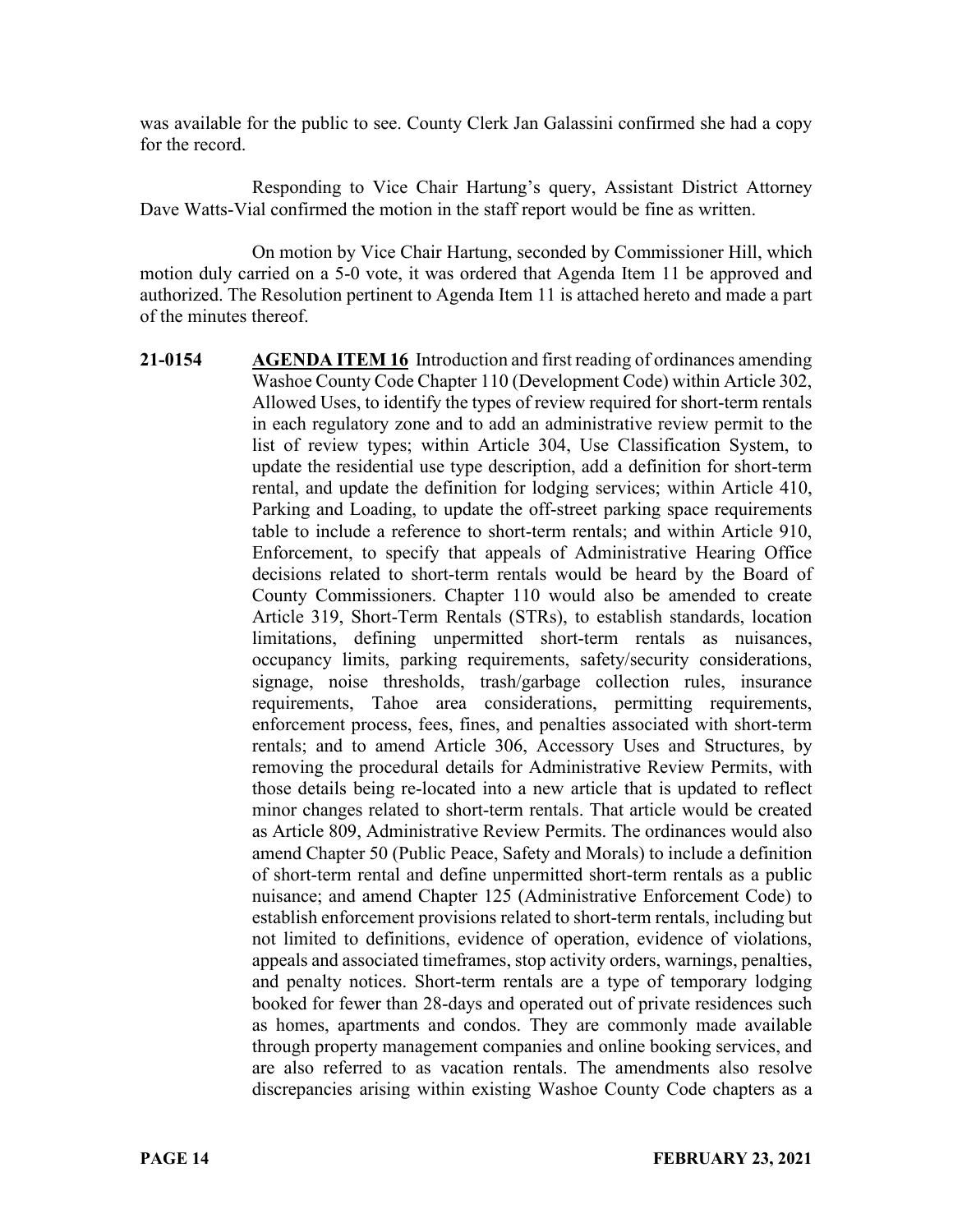result of the new code language, and other matters necessarily connected therewith and pertaining thereto.

And, if introduced, set the public hearing and second reading of the ordinances for March 23, 2021. Community Services. (All Commission Districts.

The Chair opened the public hearing by calling on anyone wishing to speak for or against adoption of said ordinance.

Jan Galassini, County Clerk, read the title for Bill Nos. 1852, 1853, and

Planning Manager Trevor Lloyd conducted a PowerPoint presentation, a copy of which was placed on file with the Clerk, and reviewed slides with the following titles: WDCA19-0008: Short-Term Rentals; Mission Statement; Previous Actions; Project Baseline; Neighboring Jurisdictions; Accela & Host Compliance; Host Compliance; Host Compliance - Video; Project Phases; Public Engagement; and IV/CB CAB Meeting.

Mr. Lloyd indicated the three proposed ordinances would amend Chapters 110, 50, and 125 of the Washoe County Code. He felt the drafts of the ordinances adhered to the mission statement. He pointed out the majority of STRs were in the Incline Village/ Crystal Bay (IVCB) area, but there were a number of STRs in other unincorporated areas of Washoe County. He acknowledged each of the neighboring jurisdictions' ordinances were different because there was not one single solution that worked for all areas. He noted the Cities of Reno and Sparks did not currently have STR ordinances in place. He explained Host Compliance was an application software company that worked with jurisdictions across the country to assist with STR compliance monitoring and enforcement. The information gathered also helped with the permitting of STRs.

Mr. Lloyd showed a video detailing the services provided by Host Compliance. He anticipated the program would launch by the summer if the ordinances were approved in March. He described the work done over the prior 18 months as the most robust public land use engagement process ever undertaken by Washoe County. He indicated approximately 315 people attended the three workshops held on this issue.

Responding to Vice Chair Hartung's query about a breakdown of the workshop attendees, Mr. Lloyd replied about 20 of the 315 people who attended were from the valley; the rest were from the IVCB area. He noted the IVCB Citizen Advisory Board meeting was attended by more than 100 participants who raised their concerns.

Division Director of Planning and Building Mojra Hauenstein continued the presentation by reviewing slides with the following titles: Proposed Code: Highlights (2 slides); Board-Directed Changes (2 slides); Occupancy Calculations; and Other Updates.

Ms. Hauenstein said staff heard the concerns of the participants and determined the impacts of STRs became more extreme as occupancy increased. This

1854.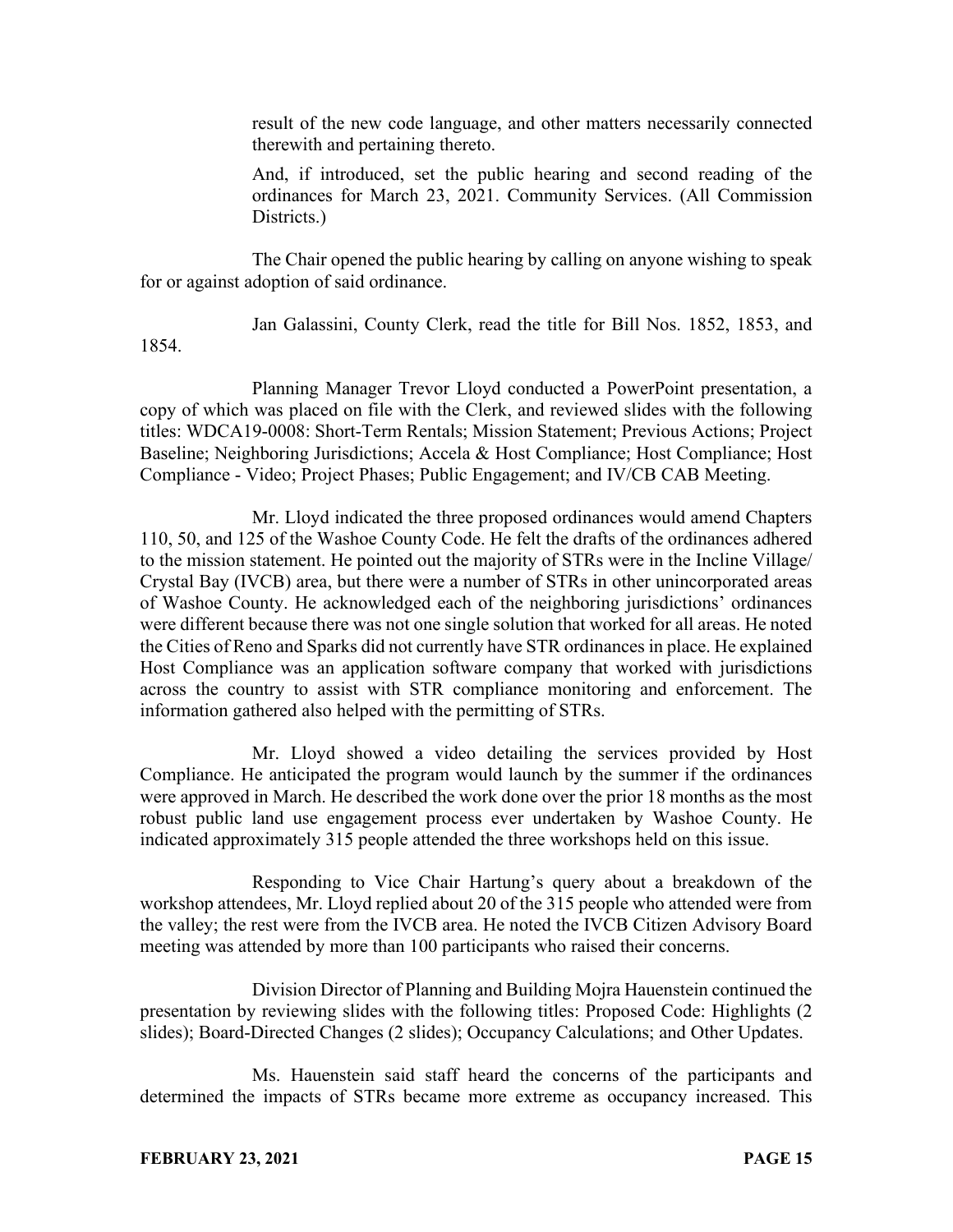resulted in the tier system that was being proposed. She stated STRs which allowed 11 or more people would be required to have monitored alarms. Not only would parties not be allowed under these ordinances, they could not be advertised either. She indicated the parking standards would include an exception for areas with extreme slopes. Situations where STR hosts could not offer appropriate parking would result in a reduction in that home's maximum occupancy.

Ms. Hauenstein remarked room occupancy levels were currently based on international fire and building codes, the same ones used across the country to review permit applications. She indicated the two-occupants-per-bedroom-plus-two method was being proposed by other jurisdictions around Lake Tahoe and it had not yet been legally challenged, but the County's proposed methodology was more conservative.

Planning Manager Chad Giesinger continued the presentation by reviewing slides with the following titles: Enforcement; Next Steps; Housing Data; Baseline Data – Sheriff CFS (2 slides); Baseline Data – Fire CFS; and Conclusion.

Mr. Giesinger explained proactive licensing compliance would be achieved by using Host Compliance data to identify whether potential dwellings were acting as STRs and requiring those owners to apply for permits. This would be a departure from the current complaint-driven process. He stated the enforcement and fining process needed to be vigorous, particularly around Lake Tahoe where there were many STRs. The current system charged small fines because the focus was on voluntary compliance, but the new proposal featured a doubling of fines. He said three violations in one year would result in automatic revocation without a Board hearing. He acknowledged the timeline was aggressive and it was predicated on approval in March. The proposed update in November would be to relay statistics to the Board of County Commissioners (BCC) and gather additional direction.

Regarding the Housing Data slide, Mr. Giesinger indicated the numbers in the chart on the right pertained to all 7,445 residential parcels in the IVCB area. In addition to 12.5 being the percentage of calls for service (CFS) for STRs, it was also the percentage of the IVCB housing stock used for STRs.

Vice Chair Hartung inquired about the number of STR-related calls that generated outside the IVCB area. Mr. Giesinger replied he did not have that data but opined it might parallel the number of calls receiving for typical residential properties.

Mr. Giesinger remarked area check calls did not necessarily correspond to STR issues. He noted about half the properties listed in the second Sheriff CFS slide were listed in the Host Compliance data as STRs. He noted 120 Country Club Drive was a large property with many condominiums, and it was difficult to tell how many of these calls resulted from STRs. He felt the passage of ordinances with mandatory smoke and carbon monoxide detector inspections would reduce the number of smoke detector calls. He estimated staff received close to 900 pages of public comments regarding STRs. He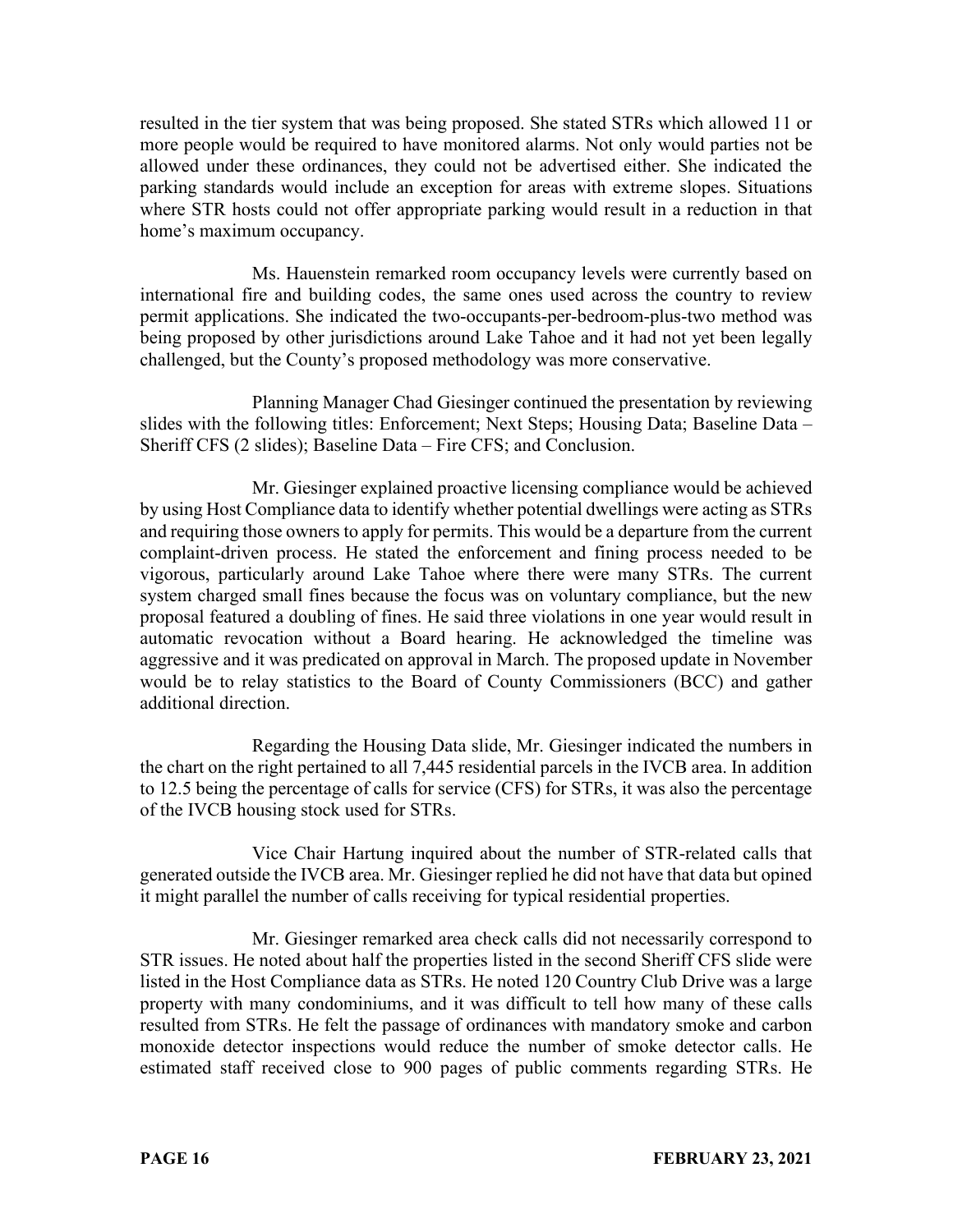summarized by saying he felt the proposed ordinances balanced property right interests with neighborhood interests.

Ms. Hauenstein concluded the presentation by reviewing the Other Considerations and Questions slides.

Vice Chair Hartung requested clarification of the phrase 'identify types of review required for STRs in each regulatory zone' found in the staff report. He pointed out the language in the proposed motion specifically mentioned Tahoe area considerations and the item was styled in such a way for the Commissioners to provide direction to staff. He wondered whether some of the restrictions were transferrable to other areas of the County, noting parking and defensible space requirements were not issues in Spanish Springs.

Via Zoom, Deputy District Attorney Nate Edwards explained the item was written to cover a wide range of issues brought up throughout the development of the ordinance to give the BCC latitude to address specific concerns. Responding specifically to the query, he stated Nevada Revised Statute (NRS) 278 allowed different zoning regulations to apply in parts of the County that were under the jurisdiction of different regional planning agencies. Because the Reno/Sparks area came under the jurisdiction of the Truckee Meadows Regional Planning Agency and Lake Tahoe fell under the jurisdiction of the Tahoe Regional Planning Agency (TRPA), different rules could be adopted as long as there was a legitimate basis for the difference. Legitimate reasons could include slope-centered parking issues, snow and ice accumulation, wildlife's access to trash, and fire concerns. He opined the approach was to craft an ordinance which applied throughout the County as opposed to separating out different regions, though he admitted some provisions in the ordinance were more applicable in some areas. He felt defensible space was still an issue in Spanish Springs, but it would have a different application since Spanish Springs was not located in a dense forest.

Vice Chair Hartung spoke about street parking and a lack of bears in Spanish Springs, adding he did not want a piece of Code that was onerous for all STRs, though he acknowledged the need in Lake Tahoe. He asked whether the CFS cited in the presentation differentiated between calls for STRs and calls for timeshares. Captain Don Gil of the Washoe County Sheriff's Office said he would research those numbers.

Chair Lucey pointed out hotels and motels were only allowed in general commercial, neighborhood commercial, and tourist commercial zones, and those businesses needed special use permits for neighborhood commercial zones. He questioned the purpose of having Tier 3 STRs at all. Ms. Hauenstein confirmed Chair Lucey's assertions and said there were large homes at the lake over 5,000 square feet which contained five to six bedrooms. That provision was added as a function of calculating occupancy levels in homes at the lake. Chair Lucey expressed a preference for prohibiting STRs of 21 or more residents because it would be like allowing a commercial use in a residential zone.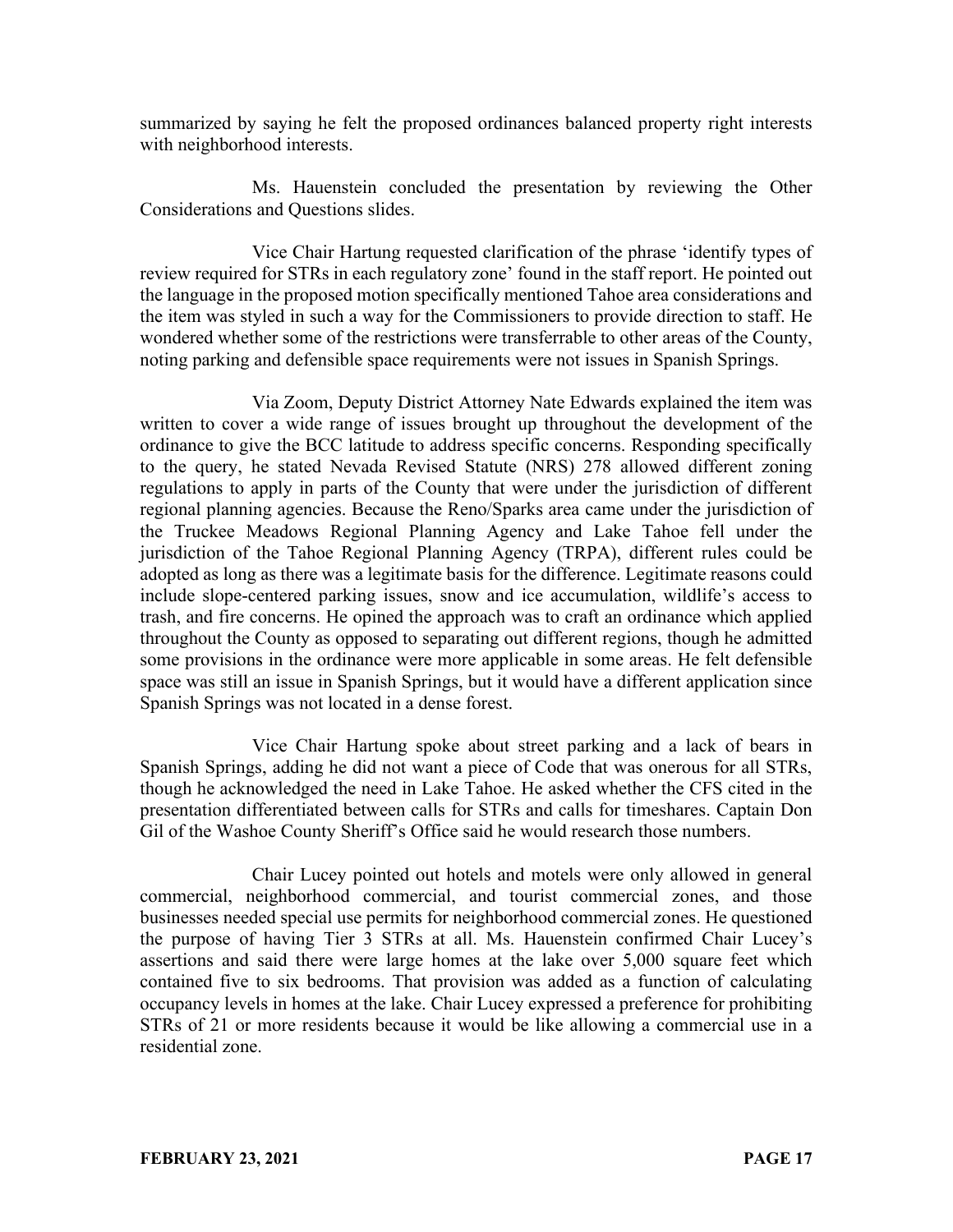Chair Lucey expressed frustration that the first reading contained no information about fees, saying all STRs would be subject to this ordinance. While \$1,000 might be appropriate for individuals at the lake, especially given the high room rates in that area, it might not be viable in other areas of the County. He commented the Incline Village General Improvement District (IVGID) had a much stricter trash policy than the one in the valley. He asked whether IVGID could be empowered under NRS 318.116 to handle issues such as garbage and defensible space, or at least be more stringent with their rules than what would be provided in the ordinance.

Regarding fees, Ms. Hauenstein said the permit fee was currently \$1,000 based on Board direction that the program be cost-neutral to avoid tax increases. She confirmed the fees would be presented at the second reading. The permit fee was based on a conservative estimate that 300 of the potential 1,200 STR owners would apply for permits. If more came in, she stated, rates could be reduced or refunds could be processed.

In response to Chair Lucey's second question, Mr. Edwards said IVGID would not lose any powers under the ordinance and specific regulations for trash storage already applied to these properties. Chair Lucey rephrased his question by asking whether IVGID could be empowered through NRS to create more stringent restrictions on STRs. Mr. Edwards replied he had not yet researched the parameters of this question, but he provisionally believed they would not be able to. IVGID did not have general zoning and regulatory land use authority like that which was provided to the BCC under NRS 278. Regarding the suggestion that the BCC could delegate its authority to IVGID to impose regulations specific to the Tahoe area, he did not think NRS 278 provided that ability. Chair Lucey requested Mr. Edwards research whether NRS 318 would allow for such actions.

Chair Lucey noted Commissioner Hill requested annual inspections, though the Chair felt additional fire and safety inspections might not be necessary for two to three years after initial inspection. He expressed concern that fees would be driven up by requiring annual inspections. He inquired about the purpose of the cleaning provision in the ordinance. Ms. Hauenstein responded it would be advisory information supplied by the Health District and not a requirement of the ordinance. This was done in response to community concerns about the cleanliness of rentals. She confirmed the Health District offered to draft a one-page guideline regarding cleaning the inside of homes.

Commissioner Jung commented the County was caught off guard without any code language to control the traffic movement of non-residents through various regions of the County. She felt an ordinance needed to be put in place and re-evaluated using the data gathered after six months. She reiterated her frustration about the BCC's inability to shut down and protect County citizens when travel was prohibited because of COVID-19 (C19), particularly at the lake. Chair Lucey agreed the Board needed to move forward with putting something into Code; otherwise there could be no enforcement.

On the call for public comment, County Clerk Jan Galassini called the following speakers, all of whom spoke via the Zoom app: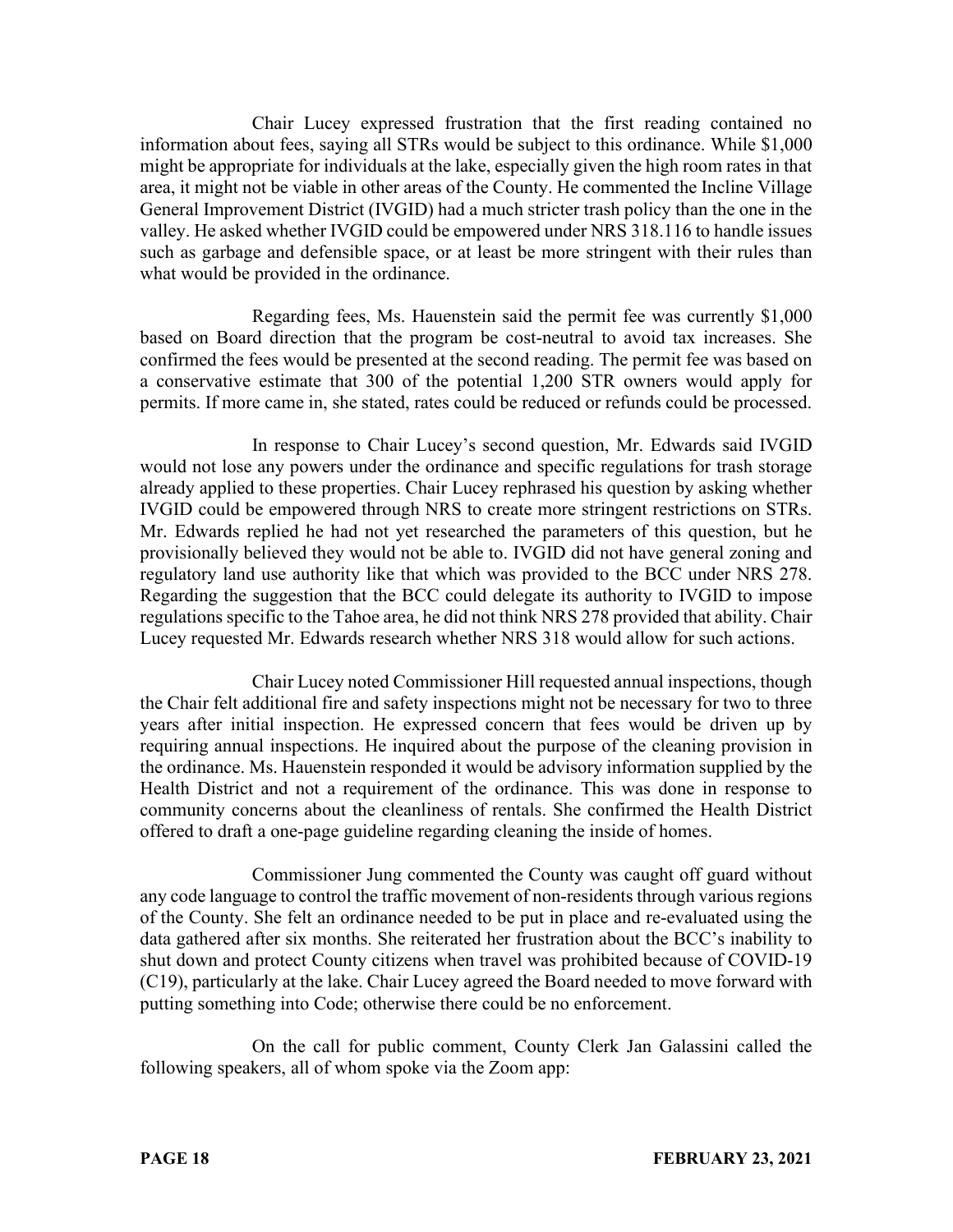Ms. Sara Schmitz urged the BCC not to make decisions that would burden a future BCC. She expressed concerns about remote owners buying properties to function as hotels and requested that the operation of transient lodging be available to residents only. She felt residential zoning should not allow the use of homes as hotels as it changed the dynamics of neighborhoods.

Ms. Judith Miller felt good planning decisions should incorporate the maintenance of good workforce housing and the prevention of overcrowding, and not be dictated by money. She said STR owners were running public accommodation facilities as defined by NRS. She asked the Board to consider the potential revenue loss if IVCB succeeded in becoming an incorporated town. She expressed frustration at the lack of District 1 representation when this was decided at the Planning Commission.

Mr. Scott Hill said he and his wife believed an overabundance of STRs turned neighborhoods into something unneighborly. He expressed frustration that there was only one Commissioner on the BCC to represent them and about the lack of limits on the number and proximity of allowable STRs, which he felt would only encourage more of them.

Mr. Alex Tsigdinos requested that Code language for residential zoning not be changed to allow transient use, saying he never would have bought in a mixed-use commercial area. He felt the ordinance needed to place a cap on the number of STRs, which he believed diminished property values. He pointed out the cap could more easily be raised in the future than lowered. He expressed frustration about how few community suggestions were incorporated into the draft ordinance.

Ms. Ronda Tycer questioned what type of data would be collected and how that data would help IVCB residents, especially if it did not result in a limit on the number of STRs. She requested that three things be included in the ordinance: a requirement that ownership of STRs be limited to permanent residents, a cap on the total number of STRs in IVCB, and retention of the clause prohibiting transient uses in residential neighborhoods.

Ms. Linda Newman expressed her agreement with the three requests made by Ms. Tycer. She asked the Board to listen to residents' voices, opining that community was made up of a diverse group of residents. She believed unregulated STR growth would impact residents, first responders, and business workers. She expressed concern about trash, weather danger, and evacuation routes.

Ms. Diane Becker opined the existence of the non-transient use language in Code indicated STRs were not currently lawful. She thought the BCC continued to favor STR owners. She asked the Board to consider bifurcating the ordinance to allow for inclusion of protective provisions. She referenced an email she sent detailing 32 similar jurisdictions who provided the types of protections she desired, and she spoke about restrictions being considered by other counties.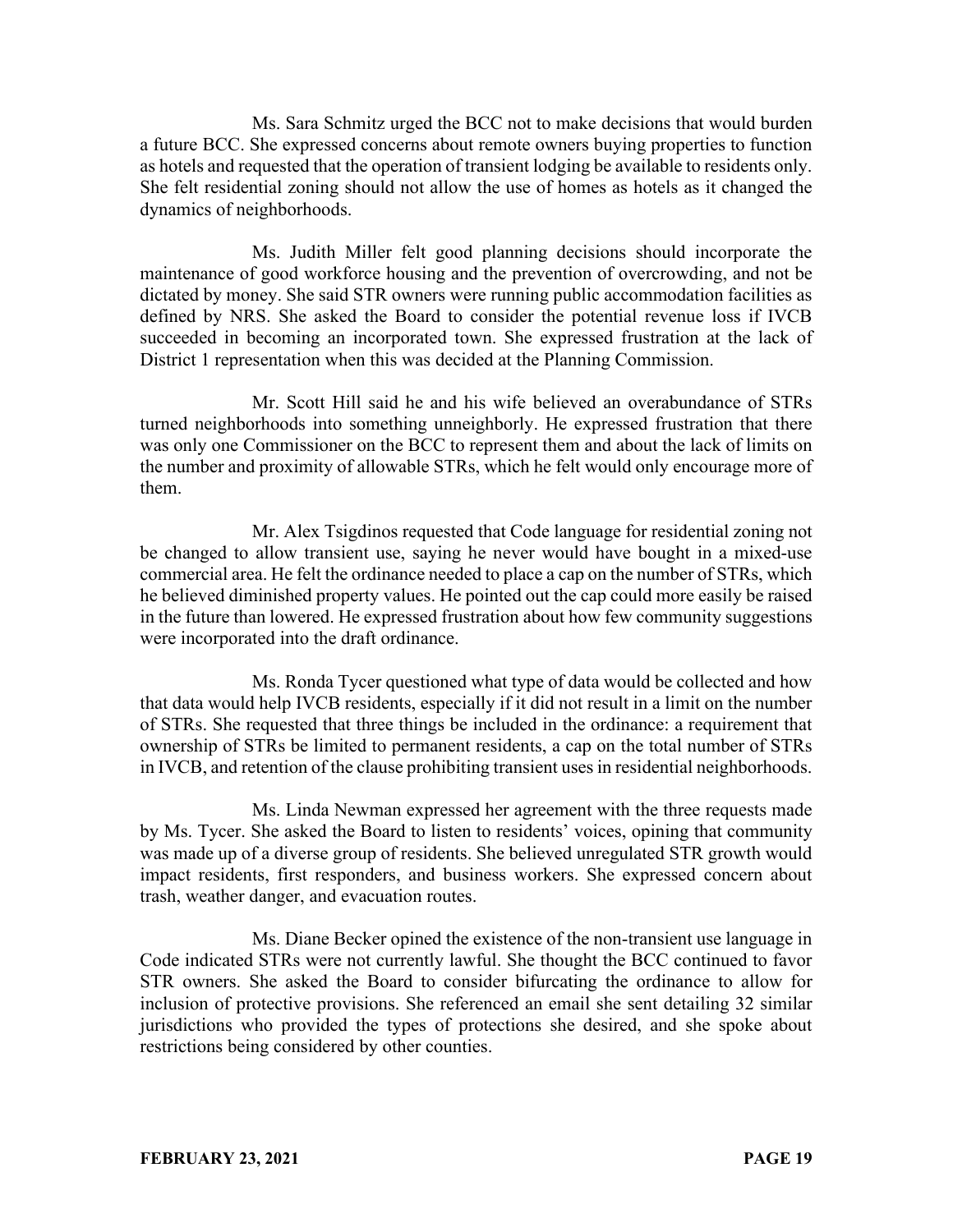Mr. Steve Berg spoke about two STRs adjacent to his home and expressed concern that two other homes could become STRs. Given the occupancy limits proposed in the ordinance, he said, his home could be surrounded by 60 people in five homes. He believed transient uses would change the character of the town, and IVCB property owners already had to abide by TRPA regulations.

Mr. Pete Todoroff stated 10 people should not be allowed to stay in a twobedroom home. He indicated support for the two-occupants-per-bedroom-plus-two system mentioned by Ms. Hauenstein. He stated the fire department was the only agency qualified to inspect STRs, and parking, he felt, should be limited to STR properties and not allowed on County roads. He wished to see regulations posted on the doors of every STR.

Art, whose last name was unintelligible, said he was a full-time Incline Village resident but rented his condo because he was an airline pilot. He contested not all STR owners lived remotely, and renting his home allowed him to afford it. He supported using the number of bedrooms to calculate occupancy limits. He raised questions about the timeline for implementation, when he could apply for a permit, and potential tax costs.

Mr. Myles Riner thought the unrestricted growth of STRs in IVCB was unreasonable. He asked about the percentage of IVCB STRs owned by someone with multiple properties relative to the total number of STRs. His disagreed that the interests of STR owners should be the same as the interests of residents since the latter were voters and taxpayers.

Ms. Coral Amende of North Tahoe Democrats said she experienced noise, trash, and drug use from STRs. She opined the ordinance would change the zoning from residential to mixed-use. She expressed concern that a failure to impose limits on STRs would result in an increase in STRs.

Ms. Pamela Tsigdinos challenged the idea that resident input had been incorporated into the ordinance, citing the failure to limit STR ownership to residents and the inclusion of no limit on the number of STRs allowed. She expressed concern about the lack of community resources to accommodate the influx of visitors. She recommended several additions to the ordinance to ensure transparency, environmental protections, and public safety.

Ms. Cheryl Delehanty, speaking on behalf of Incline Village Realtors, said the agency supported private property rights, including the ability to rent, but it did not support bad tenants regardless of ownership. She thanked staff for their hard work and for including the agency in the process, expressing appreciation for drafting a reasonable and enforceable ordinance. She felt STR visitors would contribute to the economy.

Ms. Kathie Julian expressed disappointment about the absence of virtual forums in 2020 and the lack of community comments in the draft ordinance. She felt it did not address the uncontrolled growth of STRs, which she felt would undermine the character of the community and eliminate the housing stock. She opposed the removal of the transient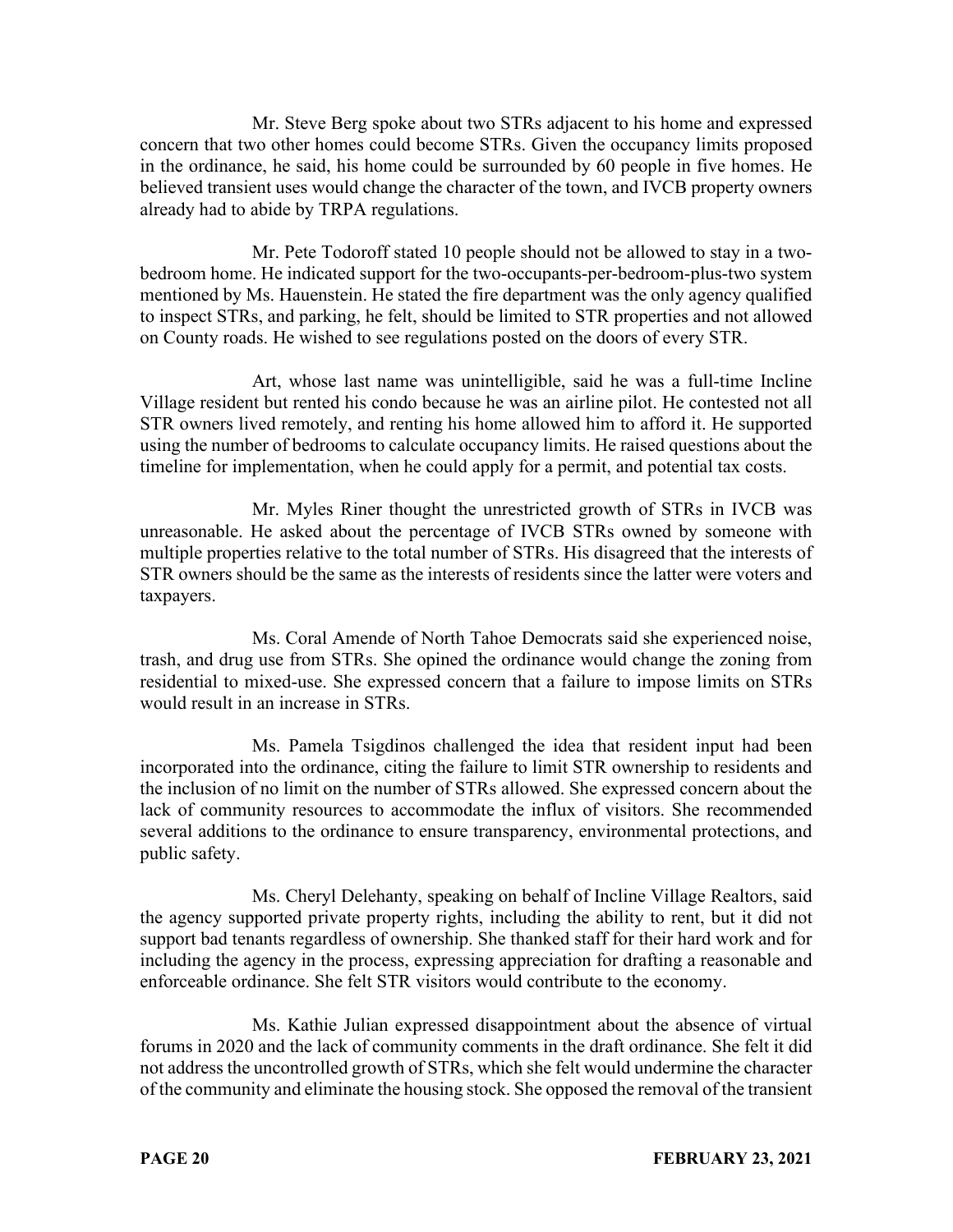use prohibition and sought limits on the number, density, and location of STRs in IVCB. She stressed the importance of balancing workforce housing and tourism.

Mr. Ronald Young emphasized the importance of not changing the fundamental zoning in the IVCB area by allowing transient use as a property's primary use. He spoke about the current Code which required fire sprinklers in houses larger than 5,000 square feet and TRPA restrictions on driveways with slopes greater than 10 degrees. He believed sprinklers and driveway slope requirements should be explicitly stated during the permitting process.

Ms. Theresa Bohannan stated she was an AirBNB owner who hosted professionals in her home for fewer than 28 days. She was curious what she would need to do in the permitting process. She thought it would be best to bifurcate the ordinance because the needs of different communities varied. She cautioned the Board against heavyhanded enforcement, which could result in professionals like healthcare workers not coming to the area to serve the community.

Mr. Fred McElroy, Legislative Chair for the Reno/Sparks Association of Realtors, said property owners had the right to live in, sell, or rent their homes. He acknowledged neighborhoods had the right to live without noise or parking disruptions, but these situations could also be caused by homeowners. He commended staff for their effort in putting together this ordinance, saying he wanted it enacted and amended as needed.

Mr. Adam Thongsavat noted he served on AirBNB's public policy team. He said AirBNB was committed to working with local and state policymakers to develop commonsense policies. He expressed concern about the short grace period for hosts to navigate the new registration requirement, suggesting an extended timeline would allow hosts the chance to succeed. He believed all residents should be able to share their homes without licenses or permits.

Mr. Bill Dodd said he recently bought a four-bedroom townhouse in Incline Village, which they rented out to cover expenses. He understood he would fall under Tier 1 for STRs regardless of how often he rented his house out. If the ordinance passed, he opined, he would need to rent his home more frequently to cover the estimated \$10,000 in costs and fees. He wondered why an STR program was needed when homeowner's associations (HOAs) already addressed the County's top concerns.

Ms. Kristine Mitchell opposed any change which would allow transient occupancy in residential neighborhoods. She believed there was existing case law across the country which prohibited those types of code changes. She said Incline Village had its own public health, safety, traffic, police, and evacuation concerns. She thought the ordinance was conceived to accommodate special interests and she wanted it to incorporate more community input.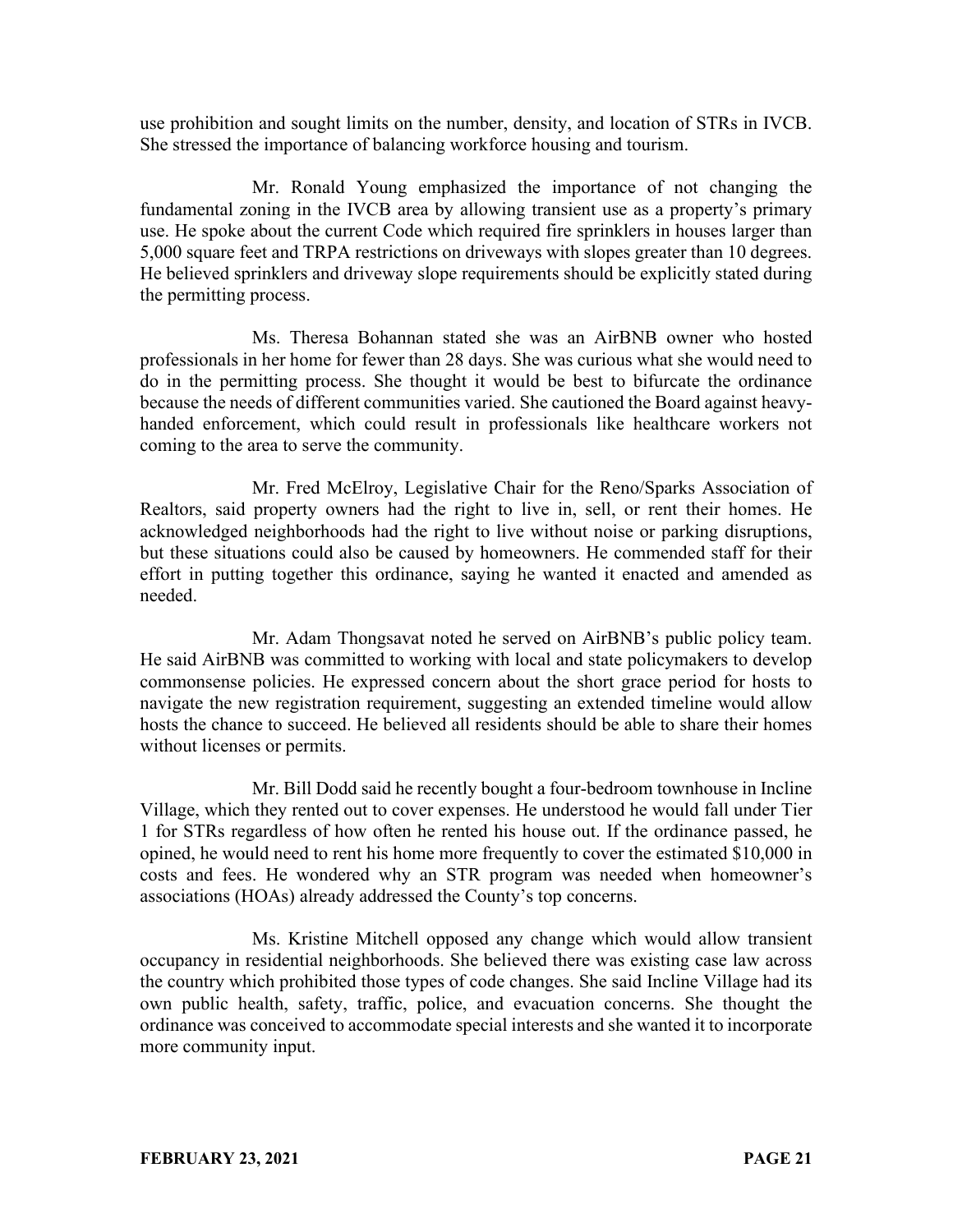Mr. Ted Kelly told a story about an illegal STR with a hot tub that was installed with faulty wiring and without a permit; this example showed the need for annual inspections. He expressed concern about the lack of recourse if one were unable to contact someone to address problems with STRs owned by corporations or out-of-state investors. He asked whether HOAs could advertise a community as residential only if it allowed transient businesses. He urged the Board to listen to the community's concerns.

Ms. Anne Rossman said she and her husband were distraught at the proliferation of STRs in ICVB, which impacted their pleasure. She made the same three requests as Ms. Tycer, adding she wanted attention given to ongoing C19 restrictions and the environmental impacts on the lake. She supported bifurcation of the ordinance.

Ms. Jacqueline Flores said she was the founder of the Greater Las Vegas Short-Term Rental Association. She believed Americans did not lose their property rights when they rented for fewer than 28 days. She opined STRs provided a financial vehicle for owners and stimulated the local economy. Her agency worked with AirBNB to implement suggestions to create communities that worked for hosts, travelers, neighbors, and business owners. She requested more reasonable licensing fees, particularly for those only renting out one bedroom, and less frequent inspections.

Mr. Omer Rains spoke about Stillwater Cove Condominiums where people rented STRs in Nevada and California; some of them engaged in questionable conduct. Regarding the prior speaker's comments, he pointed out Clark County initiated STR regulations in 1998 and they continued to become stricter. He felt the \$1,000 fee was not restrictive, but rather it provided for the moderate amount of regulation they had wanted for more than 20 years. He offered to provide more information about Stillwater Cove.

Dr. Carole Black indicated she sent a table to all Commissioners based on research she did around the lake and in Las Vegas containing information about residency requirements, intensity and density limits, and business restrictions. She believed Washoe County's proposed ordinance was the least restrictive of all those listed. She reviewed STR elements which she considered most and least effective. She mentioned she advocated for health and safety requirements because guests deserved reasonable levels of sanitation.

Mr. Jack Dalton said he supported the requests made by Ms. Tycer. He noted he heard from IVCB business owners who said STR guests did not patronize their stores. He pointed out AirBNB focused on administrators and hosts but not on neighbors of STRs. He wanted to see the restrictions suggested by community members incorporated into the ordinance.

Mr. Ron Behan said he was an owner of a two-bedroom condo, above which lived an STR owner. He mentioned trying to resolve issues by calling a complaint line, but the owners never responded. He expressed frustration about having to deal with noise, which continued even after he broached the issue with the renters at the time.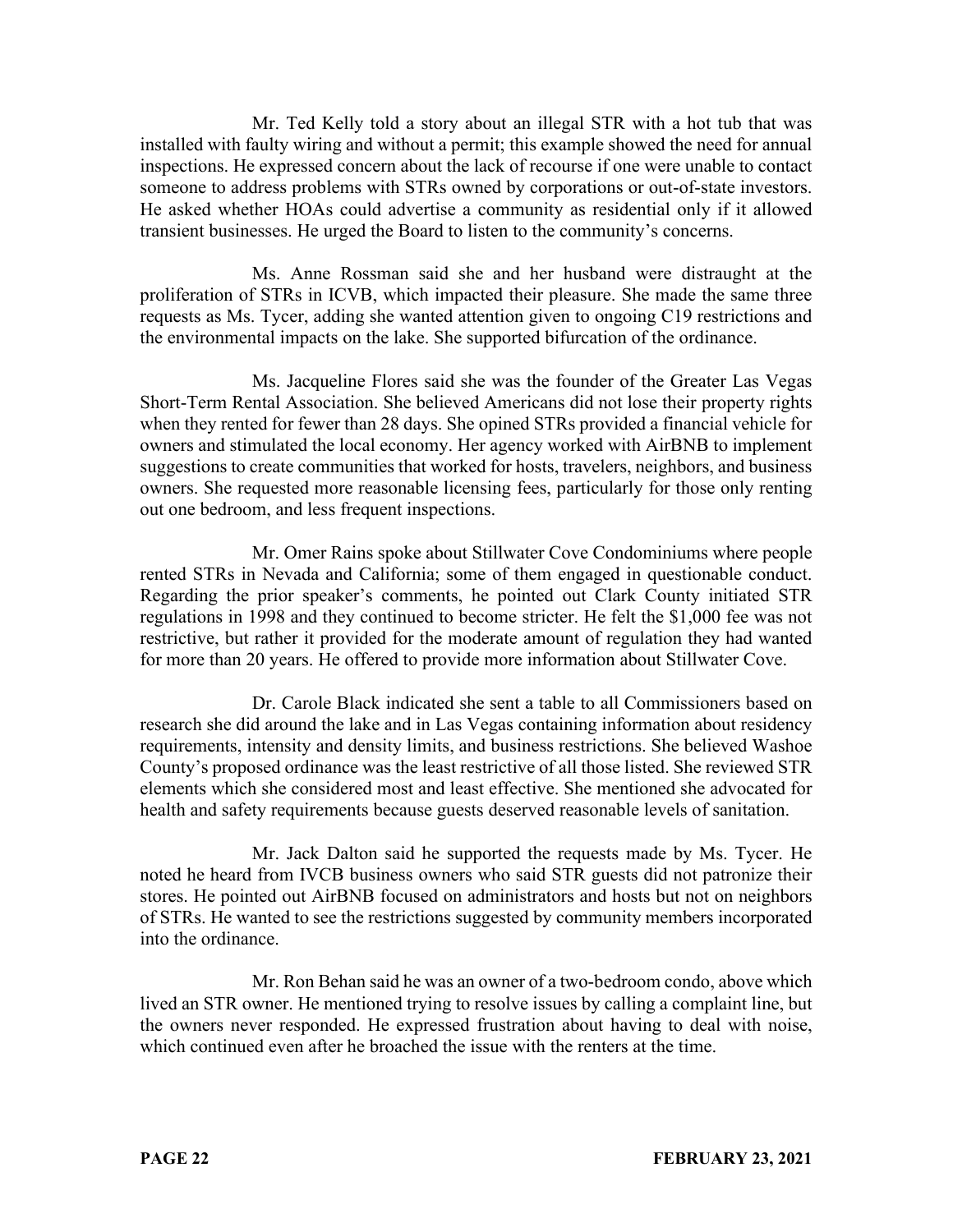Mr. Joe Farrell said many IVCB residents bought homes with the understanding they were in residential zones. He emphasized the need for an IVCB-specific ordinance because the majority of STRs were operated there. He expressed the desire not to wait for a catastrophe, whether in the form of violence, forest fires, or bear attacks, to enact strong STR ordinances which kept zoning laws in place.

Mr. Richard Miner stated most ideas brought up during public forums were either ignored or not accurately reported; he saw no evidence that any concerns were addressed in the ordinance. He claimed jurisdictions with more resources than Washoe County experienced difficulty enforcing STR ordinances and banned them instead. He requested a plan that did not put data collection and analysis in the hands of planners.

Mr. Doug Flaherty requested a cap on the number of STRs in Incline Village and retention of the non-transient wording which had been stricken from the ordinance. He asked for a delay before the second reading to allow time to review the fine schedule.

Mr. Louis Koorndyk, co-founder of the Greater Las Vegas Short-Term Rental Association, praised the ordinance and the County's website for being easy to read and understand. He expressed concern about prohibiting events and parties, saying some courts determined this restriction infringed on individuals' right to assembly. He thought requiring one parking spot for every four occupants was flawed because people often traveled in large vehicles to reduce their carbon footprint.

County Clerk Jan Galassini stated a voicemail was received from Mr. Jim Goodin. She noted emails from the following individuals were received and would be placed on the record: Mr. Ira H. Abel; Michael & Helen Abel; David & Michelle Babbage; Dr. Carole Black; Ms. Deanne Bourne; David & Lynne Briscoe; Paul & Katrina Carrier; Lin Connolly; Ms. Roselyn Conroy; Mr. Art Cross; Frank & Debra Delfer; Mr. Bill Dodd; Mr. Steve Dolan; Ms. Beth Dory; Mr. Steve Endicott; Joe & Edie Farrell; Mr. Nick First; Mr. Doug Flaherty; Matt & Shawn Flynn; Mr. Wayne Ford; Steve & Elvira Foster; Ms. Rita Gould; Mr. Angus Graham; Nicole & Ryan Gullixson; J. Gumz; Ms. Myra Hanish; Mr. Paul Hatfield; Ms. Diane Becker Heirschberg; Ms. Cindy Hipwell; Ms. Melissa Horton; Incline Village Homeowner; Mr. Steve Jackson; Ms. Kathie Julian; Ms. Barbara J. Kendziorski; Ms. Mary Lou Kennedy; Ms. Debbie Kiraly; Ms. Gretchen Lancaster Sproehnle; Mr. Steven Lum; Nick & Keli Maiocco; Ms. Margaret Martini; Ms. Kristine Mitchell; Mr. Mark Nelson; Mr. Stephen Pearce; Mr. Dustin Reilich; Mr. Miles Riner; Mr. Joseph Shaefer; Ms. Connie Starr; STR Operator; Ms. Annette Summer; Ms. Pamela Tsigdinos; Ms. Ronda Tycer; Mr. Aaron Vanderpool; Ms. Darlene Velicki; Ms. Karen Vick; Ms. Heather Williams; Ms. Shari Wilson; Mr. Ron Wright; Mr. Adam Thongsavat; Ms. Jacqueline Flores; Mr. Louis Koorndyk; and Jean Zambic. She further explained some of these emails were in support of the ordinance and some shared concerns.

Mr. William Torch said he bought a fixer-upper in Incline Village but decided to rent it out because he could not afford the cost of maintenance. He spoke about some of his neighbors whose children exhibited unreasonable behaviors like drug use and speeding. He remarked the IVGID HOA maintained a reasonable degree of responsibility.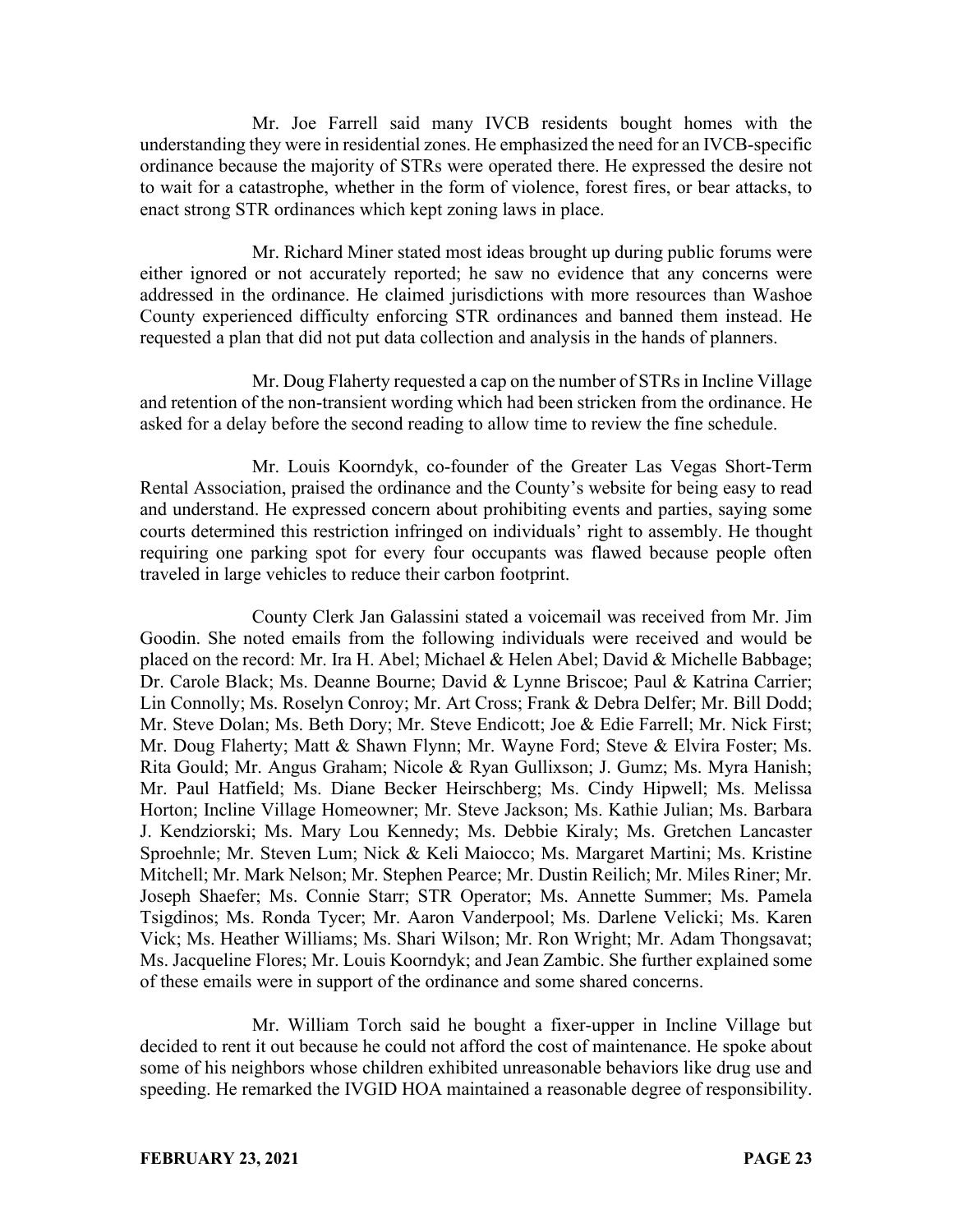He spoke about the balance between a person's desire to do what they wanted versus their responsibility to the local community.

Commissioner Hill thanked all community members who provided input, adding the Commissioners read every email they received. She wanted legal counsel to address the request to place a cap on the number of STRs. Additionally, she sought confirmation that the Board needed to wait for data to be collected after the ordinance was adopted in order to provide time for research of stricter requirements, or else they could face legal ramifications.

Mr. Edwards responded he believed it to be eminently reasonable to adopt an ordinance and use that experience to inform future decisions about potential changes; in fact, he believed it would be unavoidable to do it that way. Regarding the topic of capping the number of STRs, he cautioned it could result in takings claims by owners who missed the cap. Additionally, it could expose the County to equal protection clause violations for giving an STR permit to one person but not to a similarly situated person. He would not say a cap was unconstitutional, but it invited substantial challenges. He explained regulatory takings claims could be fact-intensive and protracted, and the damages for those types of claims could be high. He felt the Board should be mindful of that risk while weighing their views on property rights.

Commissioner Hill brought up comments made by the Commissioners that some regulations pertained only to Incline Village. She asked whether the ordinance would need to come back as a first reading if language was added that certain restrictions pertained only to the Tahoe Area Plan location. Mr. Edwards responded NRS 244.100 did not delineate a limit on the changes that could be made between first and second readings. It would not be permissible for the BCC to change the language in this ordinance to address air pollution without the need for a new first reading, for instance, but fixing typographical errors or the table of contents was acceptable. He questioned whether she meant adding certain provisions or limiting certain provisions to the Tahoe area, to which Commissioner Hill clarified she meant the latter. Mr. Edwards opined it would be a defensible position to carve out the scope of the proposed ordinance by limiting it to the Tahoe area.

Commissioner Hill expressed concern about the possibility of attempting to enforce the commenters' suggestion of restricting STR ownership to permanent residents. Ms. Hauenstein responded staff was given direction to be effective and transparent, but she did not know how she could use Host Compliance to track how long residents lived in one location. She said she could research a solution if the Board wanted to go that direction. Commissioner Hill said they could consider that in November.

Commissioner Hill asked for clarification about the change to the transient use language referred to by many public commenters. She wondered whether that change would invite additional uses into residential zones. Mr. Lloyd replied the use would not be classified any differently than residential at this time; the table of uses in Chapter 302 was clear on the allowable uses, and no additional uses would be added.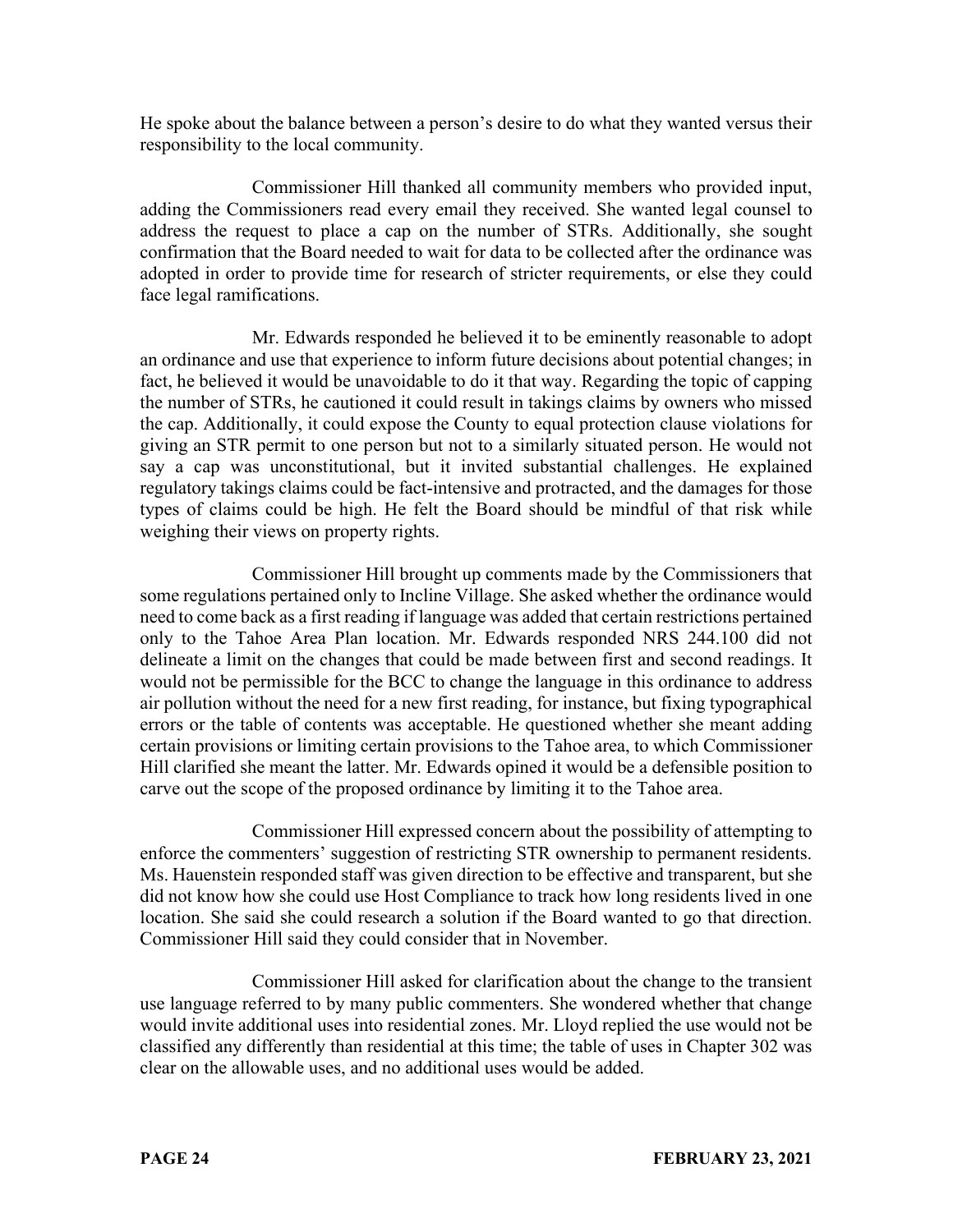Commissioner Hill underscored the importance of moving forward with an ordinance to have some regulations in place for the summer. She agreed with her constituency that there were issues the Sheriff's Office alone could not address. She acknowledged some communities around the lake were considering stricter ordinances, but she pointed out they passed ordinances years before and were now looking at increasing the strictness of the restrictions. The Commissioners were not prepared to do that without having a clear idea of the data.

Vice Chair Hartung reviewed the parking requirements listed on page 9 of 15 and asked whether there was a legal way to limit parking on a public right of way. Mr. Giesinger said the ordinance was set up to require a privileged permit which required accommodation for guest parking on the property. This would provide the opportunity to accept witness statements of an STR operating outside those parameters. Vice Chair Hartung asked whether guests of an STR occupant parking on the street would violate that provision. Mr. Giesinger said they could because occupancy limits did not take the length of stay for guests into account, though he did not how likely enforcement of someone parked on the street for an hour would be.

When asked about the enforceability of that provision, Mr. Edwards opined the major issue would be the practical application of enforcement rather than the legal limitation. He believed a person parking legally on a street would probably not be liable for a citation, but a property owner who went beyond the limitations of their permit could be. Property owners who engaged in activities that required special use permits, as an example, ended up being subject to limitations that did not apply to other property owners.

Chair Lucey thanked all constituents who participated in the discussion. He said he was not completely sold on some of the language in the ordinance, but he thought the ordinance provided a baseline for later work on language pertaining to fees, Tahoe considerations, permit requirements, and penalties. He felt comfortable introducing the ordinance. He indicated these regulations would not pertain to STR owners in the Cities of Reno and Sparks, only those in the unincorporated County. He thanked the staff members involved in drafting the ordinance, indicating a failure to pass it would result in summer coming with no way to enforce STRs.

Commissioner Hill praised staff for their responsiveness to constituent questions and the commitment to protect the community while balancing the interests of STR owners. She moved to introduce the three ordinances using the single motion provided in the staff report. Vice Chair Hartung seconded the motion, though Chair Lucey pointed out an introduction did not require a second. The Vice Chair asked the mover to agree to the following exceptions to be brought back at the second reading: limiting the special restrictions for parking, trash, defensible space, quiet hours, and inspections in the proposed ordinance to apply only to the properties within the jurisdiction of the TRPA. Commissioner Hill said those exceptions were fine.

There was a discussion between Ms. Galassini, Chair Lucey, and Mr. Watts-Vial about whether the mover needed to read the language for all three ordinance titles. It